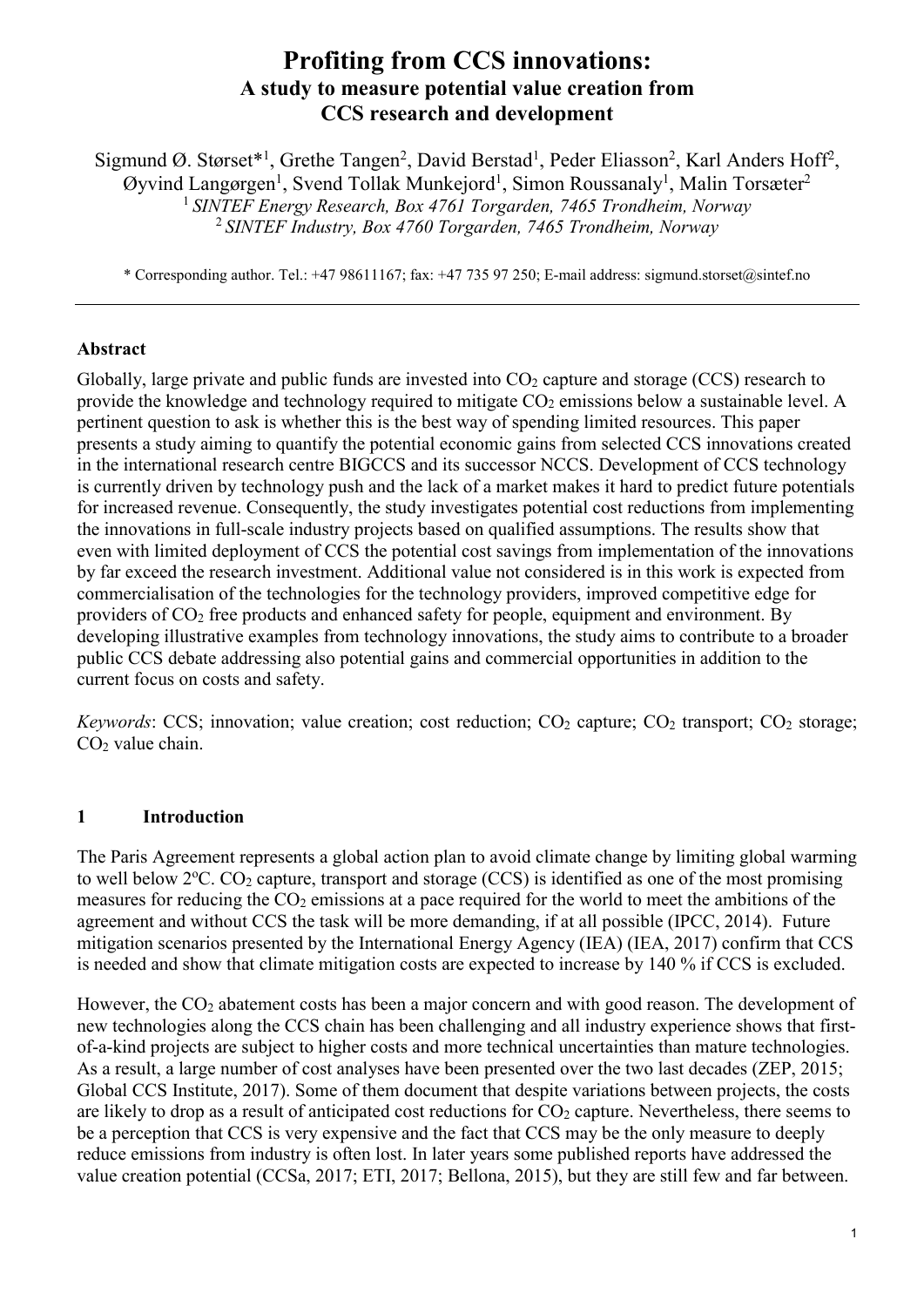As a consequence, six Norwegian industry confederations in 2018 asked SINTEF to carry out a study to investigate industrial opportunities and employment prospects in large-scale  $CO<sub>2</sub>$  management in Norway (Størset et al., 2018). The study placed emphasis on potential value creation and employment and was based on CCS scenarios in line with IEA and IPCC climate scenarios and assumptions regarding the evolvement of a CCS industry. The study showed a potential securing 80-90 000 jobs in process industry, natural gas and natural gas to hydrogen operation and shipping by 2050 and creating between 160 000 and 200 000 jobs in a Norwegian CCS industry and in businesses providing products and services to the industry. These numbers are highly relevant for Norway at a time where oil production has reached its peak. The report received wide-ranging attention and even though it is not a scientific study of value creation it demonstrated the value of bringing the potential upside of an industry related to CCS into the national debate.

For many business areas, effects of research can be documented based on assessment of actual commercial value and profits from implementation of technology. Furthermore, future potentials can be predicted based on known reference and business scenarios. The lack of a commercial market for CCS makes it more challenging to predict upcoming business opportunities and thus assess the value of scientific and technological progress. Nevertheless, to motivate continued investments in research critical for future sustainable energy solutions, it is essential to document the anticipated commercial value of future deployment of CCS technology.

Inspired by the value creation study on employment, it was therefore decided to conduct a similar investigation to evaluate the economic potential of selected innovations created in two international research centres on CCS; the Norwegian CCS Research Centre NCCS (Brunsvold et al., 2018) and its predecessor BIGCCS (Mølnvik et al., 2013). Based on a systematic assessment of the innovations, the potential cost savings from applying the technology were screened together with opportunities for commercialisation of products and services. To show the order of magnitude of the economic potential some simple illustrative examples were established.

The reported work is not an exhaustive cost study, but an assessment of economic potentials if more than a few CCS industry projects become a reality. In that case there will be a market for CCS technology. The study aimed to clarify to what extent the cost saved from using the innovations created in NCCS and BIGCCS in full-scale industry projects would match 16 years of investments in CCS research and give a qualitative assessment of opportunities for commercialisation of the technologies. The results can serve as basis for a simplified evaluation of the profitability of CCS research.

## **2 Background – CCS research in Norway and potentials of innovation**

Since the introduction of the  $CO<sub>2</sub>$  tax in 1991, Norway has been a pioneer in the field of CCS:

- More than 20 years of experience on commercial  $CO<sub>2</sub>$  storage in the industry projects Sleipner and Snøhvit (Furre et al., 2017),
- Built Test Centre Mongstad (TCM) the world's largest test centre for developing and validating new CO2 capture technologies (TCMDA, 2018)
- Established the extensive public funding program CLIMIT managed by the Research Council of Norway (research and development) and Gassnova (demonstration and pilots) (CLIMIT, 2018; Gassnova, 2018a)
- Actively participating in EU research programs (FP6, FP7 and H2020, in the field of CCS)
- The Norwegian government plans to realise a full-scale demonstration of CCS with  $CO<sub>2</sub>$  from two industry sources by 2022.

In collaboration with industry and the authorities, the Norwegian research institutes and universities have played a leading role in building CCS research infrastructure and the competence imperative for developing knowledge, methodologies and technologies required to make CCS a viable measure to cut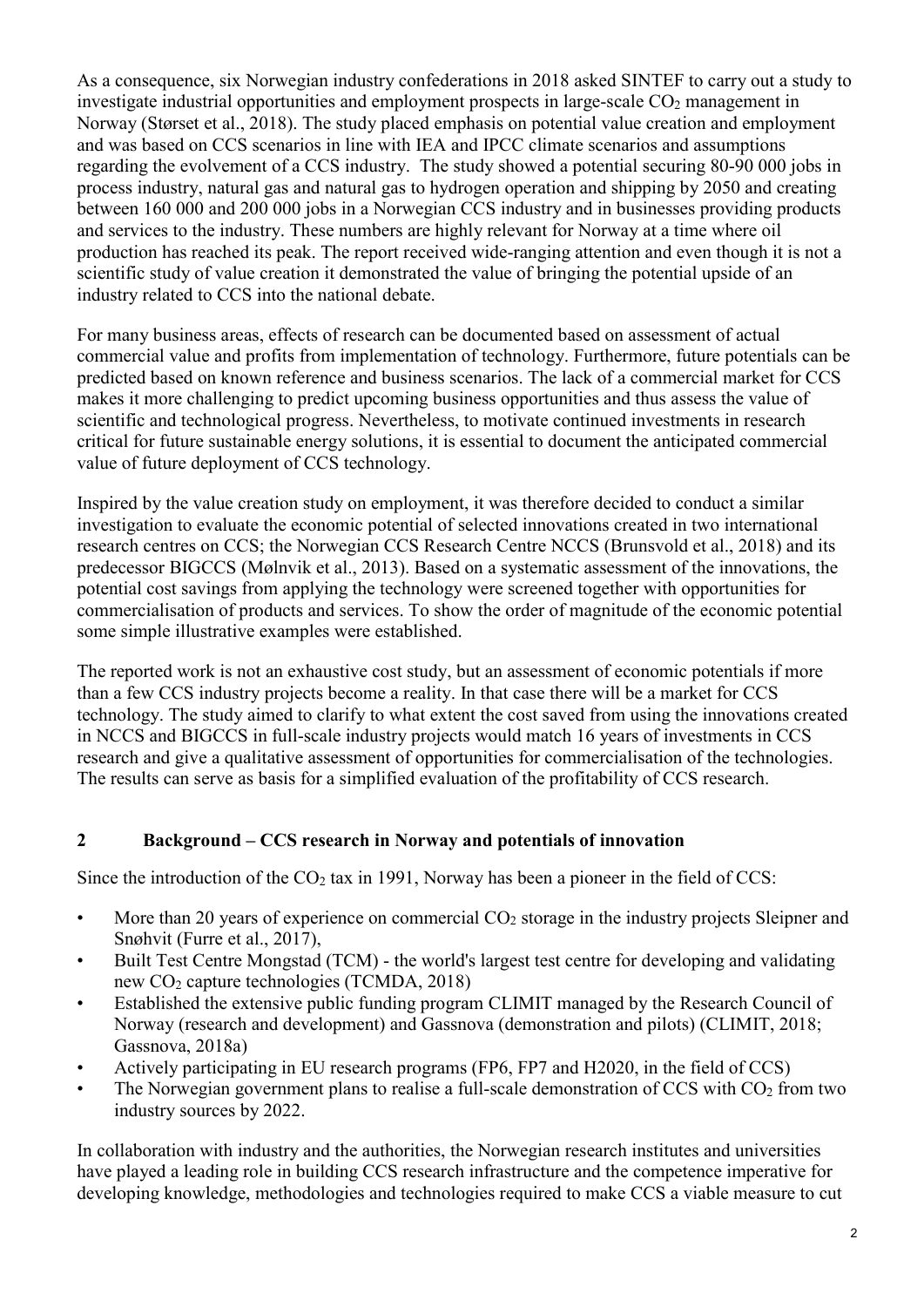the CO2 emissions. Over the last 15 years a large portfolio of research projects has boosted national and international research and development, addressing challenges along the whole  $CO<sub>2</sub>$  chain.

In 2009, the **BIGCCS International CCS Research Centre** (Mølnvik et al., 2013) was established as the first CCS research centre in Norway. The primary goal of this 8-year research programme was to enable sustainable power generation from fossil fuels based on cost-effective  $CO<sub>2</sub>$  capture, safe transport, and permanent underground storage of  $CO<sub>2</sub>$ . BIGCCS was mainly funded by the Research Council of Norway and participating industry partners. It was led by the research institute SINTEF and involved several leading international research institutions. A comprehensive educational program resulted in 26 PhDs, 8 post docs and 52 master theses. BIGCCS's cumulated budget was 36 million  $\epsilon$ and about 50 million  $\epsilon$  when including the spin-off projects. Moreover, during the centre lifetime 46 new innovations emerged (Mølnvik et al, 2016.). Several of the innovations are further developed in the research centre succeeding BIGCCS; **the Norwegian CCS Research Centre (NCCS)** (Brunsvold et al., 2018). NCCS has an even stronger industry focus. It aims to enable fast-track CCS deployment through industry-driven science-based innovation, addressing the major barriers identified within demonstration and industry projects. Based on financial support from the Research Council and a strong industry consortium, NCCS has an estimated budget of 48 million  $\epsilon$  over the centre period (2016-2024). NCCS will actively work to create additional spin-off projects, in particular innovation projects closer to commercialisation (higher technology readiness levels, TRL) than the more fundamental research activities planned in the centre. Combined, the budgets of BIGCCS and NCCS with spin-off portfolios will exceed 100 million €.

Over time, it has been shown that companies collaborating with academic institutions have a superior output of new innovations, compared to those operating only within their own organisation (Nieto and Santamaria, 2007; Fabrizio, 2009). However, to release the full potential of university-industry cooperation it is important to identify how the scope of research is adapted to meet the industries' future needs, how the research is kept relevant despite changing and uncertain conditions, and how the research results can be transferred to the industries for them to utilize the takeaways (Adler et al., 2009). These aspects are highly relevant for research within CCS technologies, as much of the research efforts currently are performed under collaborative schemes such as EU's framework programme for research and innovation, Horizon2020, and national funding schemes for research centres and projects. Consequently, programmes for innovation and innovation transfer were established both in BIGCCS and NCCS.

What has not been addressed so far in in the BIGCCS and NCCS research is the future economic potential of the new innovations. If large scale deployment of CCS becomes a reality the innovations from CCS research are anticipated to represent a significant value creation potential for the centre's industry partners, as well as other commercial CCS actors. Therefore, the presented work has been conducted to quantify economic gains from application of new technology and thereby give a contribution to the quantitative valuation of the impact of CCS research.

### **3 Measuring value creation for CCS**

As of 2018, there are 17 operating  $CO<sub>2</sub>$  capture plants worldwide, while five are being built. The total capacity of these plants are 38 million tonnes of  $CO<sub>2</sub>$  captured annually (Global CCS Institute, 2018). In addition, there are 15  $CO<sub>2</sub>$  capture plants being planned worldwide, with a total  $CO<sub>2</sub>$  capture capacity of 27 million tonnes of  $CO_2$  annually. Hence, the current and planned  $CO_2$  capture plants will have a total combined capacity of 65 million tonnes of  $CO<sub>2</sub>$  captured annually.

IEA's 2 degrees scenario implies that by 2050, CCS has to account for approximately 12% of all greenhouse gas abatement, representing more than 6 billion tonnes of  $CO<sub>2</sub>$  captured and stored annually (IEA, 2016). This represents an average growth of more than 15% per year, from now and until 2050, a very significant annual market growth for CCS technologies over a period of more than 30 years. However,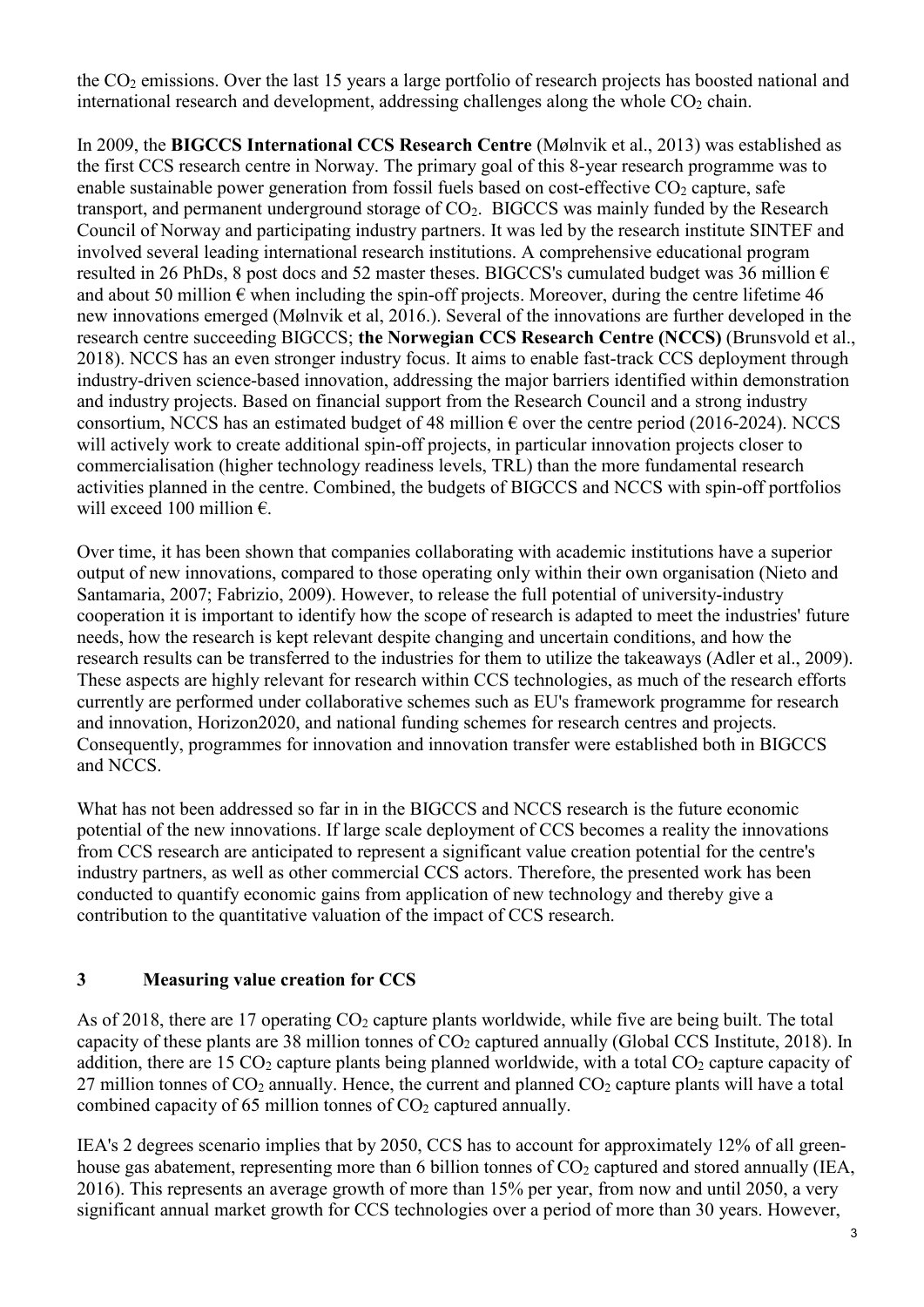the roll-out of CCS is taking place in a pace much slower than this. New technological developments and innovations are created not because of a strong market pull, but rather almost entirely through technology push, in the absence of a well-functioning market.

The lack of economic drivers imposes a challenge when aiming to measure value creation from research on CCS technologies. The market is still immature and only a few technologies or new innovations are demonstrated in industry projects. One example is amine-based post combustion capture technology, commercialised e.g. by Flour (Flour, 2008) and Mitsubishi Heavy Industries (MHI, 2015) Consequently, to assess the potential of technologies, the current study had to assume that a *future market for CCS will develop*, and that innovations from research and development will be employed in this future market. The anticipated size of the market and the market share for each technology must be subject to discussion, but this basic assumption sets the frames for a quantitative assessment of potential future value creation.

For a power producer or energy intensive industry actor, CCS is first and foremost an enabler of more sustainable products (i.e. with a lower carbon footprint), and CCS comes with a certain investment and operational cost. However, these investments are expected to be necessary for maintaining a competitive industry, based on the assumption that in a carbon constrained world, there will be no room for industry emitting large amounts of greenhouse gases. Following this rationale, one might argue that CCS technologies is prerequisite for maintaining business in several industrial sectors, and that those who do not adapt will run out of business. Consequently, CCS technologies might form the foundation for very significant value creation in the future.

This rationale, however, is based both on the assumption on large scale roll-out of CCS, *and* on the assumption that there will be no room for emitters what so ever. Even though the ambitions of the Paris agreement and future climate scenarios, as the IEA scenario, establish that this must happen, it is hard actually measure or calculate the potential value creation from CCS innovations under these circumstances, because of the uncertainties and many assumptions.

Consequently, when estimating the potential value creation for innovations within CCS technologies, it is more accurate and thus relevant to consider reduced investment or operational expenses compared to business as usual or conventional technology, rather than potential increased revenues – even though the latter may prove to be even more important in the long run. With this approach the current study investigated whether the potential cost reductions from a few selected CCS innovations, exceed the investments in the research over the course of the lifetimes of the BIGCCS and NCCS research centres.

## **4 Method**

In the BIGCCS research centre, 46 new innovations where reported and documented. These served as the starting point for this study. Several of the innovations are also being further pursued in the NCCS centre. The motivation was to investigate innovations which would have a high commercial potential in a future market for CCS, which covered the whole value chain for CCS, and which could be communicated clearly to a general audience, i.e. non-CCS-experts.

After screening the 46 BIGCCS innovations, six were selected to be included in the study. A seventh innovation on solvent technology with high TRL was also included. Research in the forerunner project BIGCO2 was important to the innovation and the results served as starting points for further research in BIGCCS and NCCS. The selected innovations cover the whole CCS value chain and comprise new technologies, new methods, and new simulation tools. The aim was to establish the value creation potential from each of these innovations, and as argued in the previous section, it would be more relevant to consider reduced investment or operational expenses, rather than increased revenues. Consequently, for the seven innovations, the value creation potential using one or several of the following principles was investigated: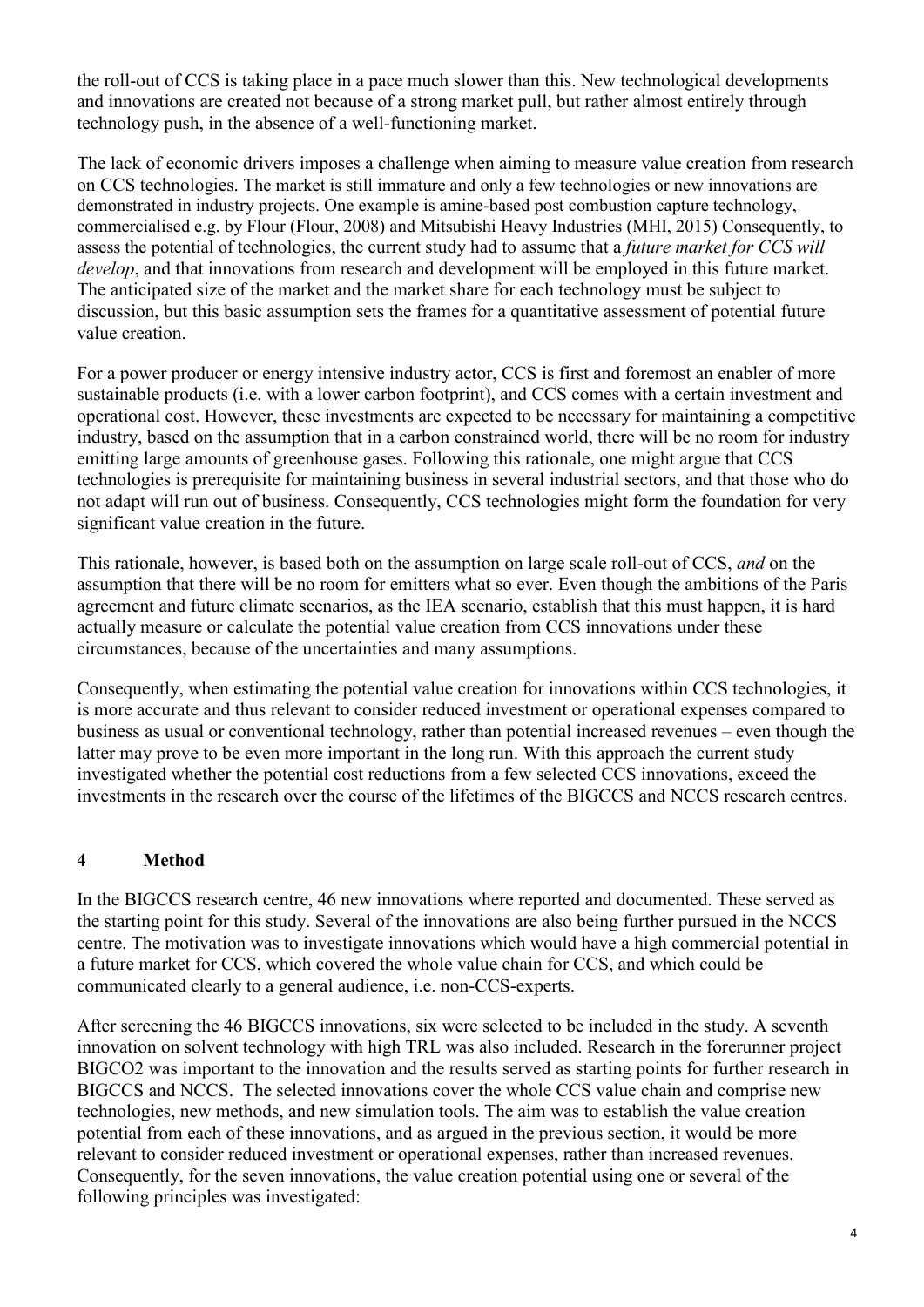- Lower investment costs or operational costs compared to reference because of new or improved technology or method.
- New technologies or methods making investment obsolete (i.e. enabling reuse of existing investments)
- Lower heat or electricity consumption compared to reference because of new or improved technology or method.
- New technologies or methods drastically reducing other operational costs compared to reference.

Each of the seven cases were approached first by conducting in-depth interviews of the key researcher responsible for the innovation. A main purpose of the interviews was to understand the details of the innovation, and how its application in a future CCS market could contribute positively to value creation, following one or several of the principles listed above. For each of the cases two to three interviews were carried out.

Based on the understanding gained in the interviews and review of relevant literature, case examples showing the application of the different innovations were established in close collaboration with the key researchers involved in each case. These seven examples illustrate how implementation of the new technology/method/tool in a single project can create value or reduce costs, both *qualitatively* (through description), and *quantitively* (measured in actual Euros). Thus, examples can be application of a new or improved capture technology applied for *one* industrial plant; a new design tool used for designing *one*  CO<sub>2</sub> pipeline; or a new method for monitoring applied for *one* CO<sub>2</sub> storage reservoir.

For developing these examples, available quantitative data had to be combined with qualitative assumptions regarding each case. The results are therefore to a large extent based on expert assessment and intended as illustration of potentials and feasibility, more than exact science or economic calculation. For separating clearly between data and assumptions based on best available information, it was essential that all reasoning was transparent, and that all assumptions were made explicit.

One could argue that it would be relevant to extrapolate the results from each case covering a single investment (i.e. one capture plant), to the entire future market for CCS, or a sub-market, in line with CO2 capture, transport and storage scenarios for Europe in 2050. This exercise would, however, require not only assumptions regarding the future deployment of CCS, but further assumptions of applicability of the technology, relevance, market share etc. The current study concluded that the level of uncertainty entailed in such an approach would significantly limit the value of the results. Nevertheless, to highlight the overall potential for value creation the innovations could have in a future full-blown roll-out of CCS, the topic is elaborated on in *Section 6 Discussion.*

## **5 Results**

In this section, the seven innovation cases under investigation are presented. For each case, a general description of the innovations is given followed by example(s) of the potential value creation from each case, when applied once in a CCS project. Finally, additional effects from realising the innovation are described. The overall value creation potential for realising the innovations as part of a large-scale CCS deployment scenario is discussed in *Section 6 Discussion.* The maturity of the technologies varies from Technology Readiness Level (TRL, as defined by the European Commission) 4 to TRL 8, and the evaluation presupposes that the innovations are matured and further developed to commercial state and subsequently, industrially deployed.

### *5.1 Case 1: Energy- and cost-efficient CO2 capture – the SOLVit project*

Full-scale  $CO<sub>2</sub>$  capture requires large amounts of energy and the capture costs represent the main budget element of the CCS chain. About 40 % of the global  $CO<sub>2</sub>$  emissions stems from 4 000 point sources,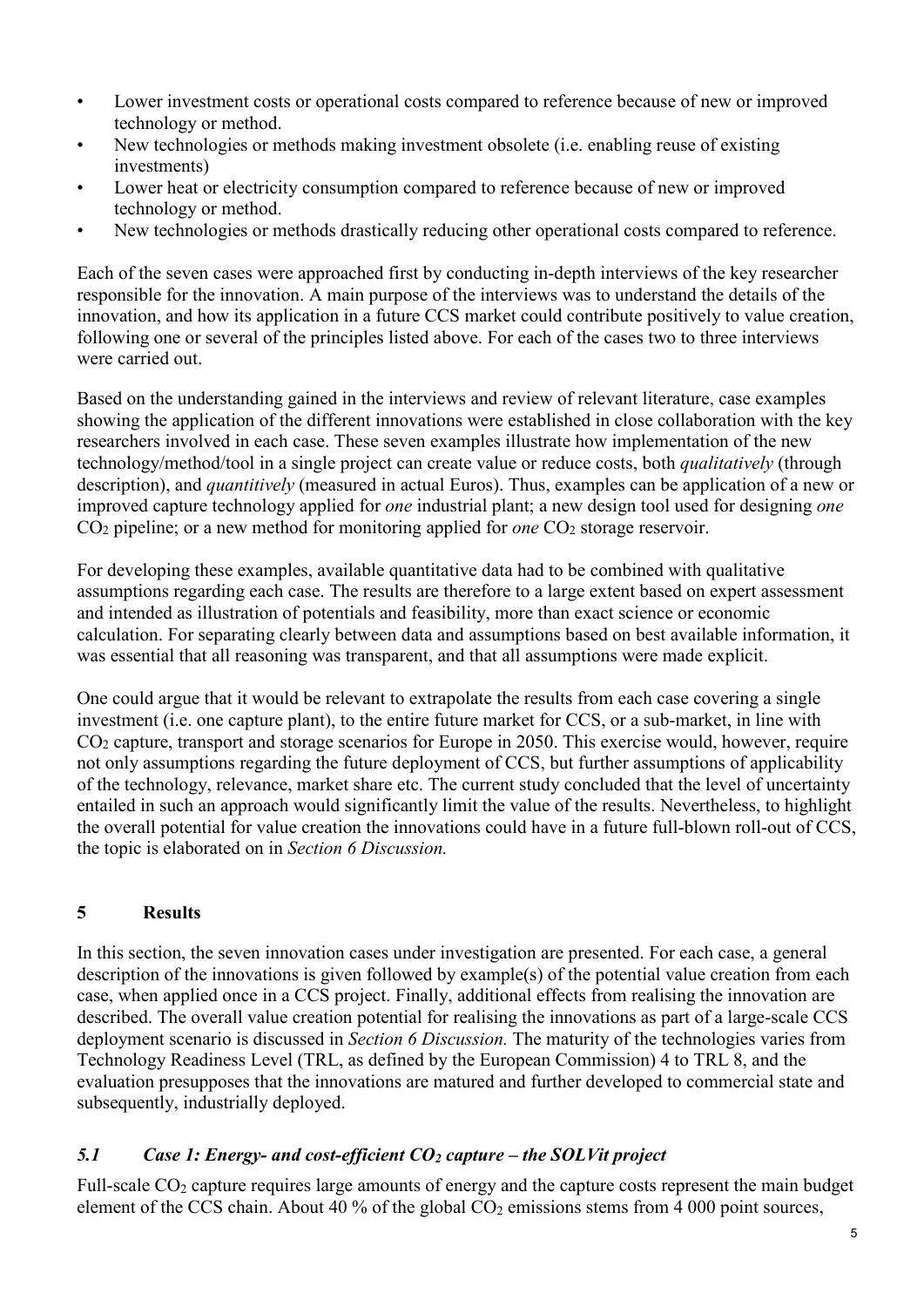many of them are found in low cost countries like India, China and Russia. To achieve global deployment of CCS it is imperative to significantly drive down the capture costs.

The SOLVit project (2008-2015) was initiated by Aker Clean Carbon, SINTEF and NTNU. The goal was to develop improved and more cost-efficient  $CO<sub>2</sub>$  capture methods and to enable Aker to become a leading vendor of CO<sub>2</sub> technology in the international market.

Building on extensive research fuelled by the introduction of the  $CO<sub>2</sub>$  tax at the Norwegian continental shelf in 1991 and later the Kyoto agreement, and supported by public funding from Gassnova established in 2005, SOLVit soon became a national and international flagship on development of  $CO<sub>2</sub>$ capture technology.

The SOLVit technology is based on advanced solvents binding the  $CO<sub>2</sub>$  in the flue gas from industry sources. It reduces the energy need for solvent-based  $CO<sub>2</sub>$  capture by 35 % and allows compact capture plants (Graff, 2016). Knowledge and infrastructure built in the project is a key for implementation of commercial full-scale  $CO<sub>2</sub>$  capture in Norway and globally.

At present Aker Solutions offers commercial  $CO<sub>2</sub>$  capture solutions based on the technology developed in SOLVit. The technology is installed and tested at test centre Mongstad (TCM). Furthermore, the technology is planned installed at Norcem-Heidelberg cement plant in Brevik in 2022, and is thus part of the Norwegian full scale project (Gassnova, 2018b).

### **Economic potential of the SOLVit technology's reduced energy need – example:**

- Reduced energy need resulting from the SOLVit technology represents about 0,8 kg steam per kg CO2.
- If one assumes a steam cost of 10  $\epsilon$ /ton the cost saving is about 8  $\epsilon$ /ton CO<sub>2</sub>
- For a plant capturing 100 000 tons  $CO<sub>2</sub>$  per year will total cost saving be 800 000  $\epsilon$ /year
- In addition, there will be significant reduced loss of solvents
- Total cost reduction is 1 million  $\epsilon$ /year for a plant capturing 100 000 tons  $CO<sub>2</sub>$

The technology is applicable to industry sources such as cement, steel, and waste incineration, as well as power production from natural gas and coal. These sources represent  $40 - 50$  % of the global  $CO<sub>2</sub>$  emissions.

### **Additional effects of the SOLVit project:**

- **Costs avoided /revenue:** In addition to lower cost due to reduced energy use, the robust and compact technology allows reduced use of materials for manufacturing and the stable solvents limits the need for adding more solvent during operation.
- **Environmental benefits**: The technology captures  $85-95\%$  of the  $CO<sub>2</sub>$  from various flue gases, and the use of environmentally friendly solvents allows emission of cleaned waste gas.
- **Benefits for society**: The competence building in SOLVit is based on a close collaboration between research and industry. SINTEF and NTNU has become world leading within the area, several PhDs are educated, and Aker has taken a leading position among international industry actors within CCS.
- **Industrialisation:** Aker Solutions has become a competitive vendor of capture plants in a global market – and has conducted tests globally. In addition, Aker has developed a modular capture plant, Just Catch (Knudsen, 2017), suited for installation at smaller point sources which currently is sold in the international market.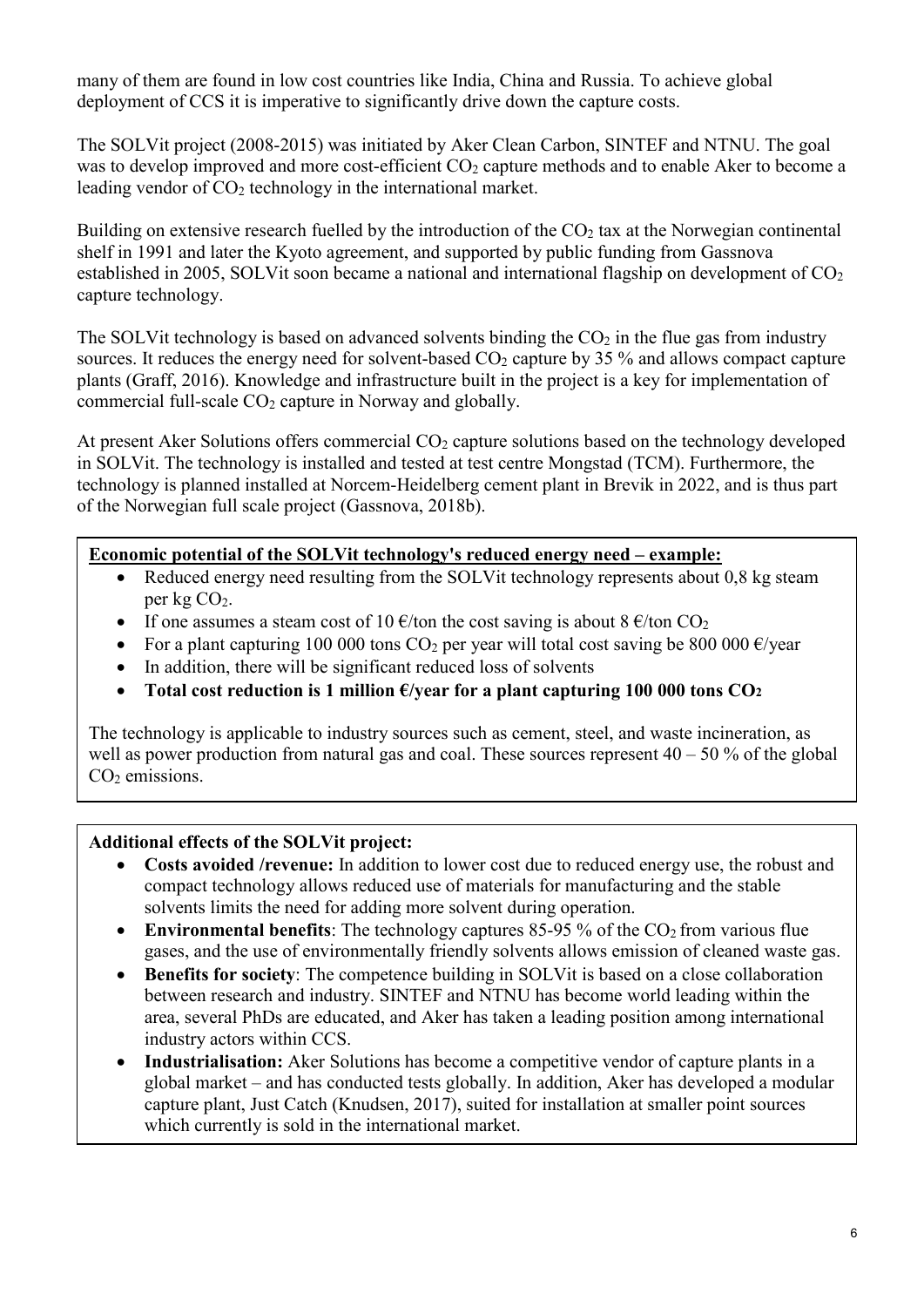## *5.2 Case 2: CO2 capture and liquefaction for ship transport*

If the  $CO<sub>2</sub>$  is to be transported by ship in a given CCS chain, the  $CO<sub>2</sub>$  must be liquified prior to transportation. This is the case e.g. in the Norwegian Full-Scale project (Gassnova, 2018b). In most concepts for CCS chains, the CO<sub>2</sub> is liquified *after* it is captured, as a separate process step. The current innovation represents a novel concept where the  $CO<sub>2</sub>$  liquefaction process is an integrated part of the capture process. By combining the liquefaction process with an upstream capture technology into a hybrid  $CO<sub>2</sub>$  capture concept, significantly more efficient  $CO<sub>2</sub>$  capture can be achieved, while simultaneously producing liquid CO<sub>2</sub> at ship transport specifications (Berstad et al., 2013). Membranes or absorption technologies are good candidates for hybrid concepts.

The  $CO<sub>2</sub>$  capture through liquefaction concept can be used for post combustion capture, or more promising for  $CO_2$  separation from syngas, producing hydrogen and  $CO_2$ . In the latter case, the hybrid technology will be capable of producing very pure hydrogen, and at the same time maintaining the purity of the CO<sub>2</sub> product, i.e. liquid CO<sub>2</sub> at a purity of >99% - a result which a single stand-alone CO<sub>2</sub> capture process will not be able to. For separating  $CO<sub>2</sub>$  from syngas, cost reductions between 30-40% have been showed to be achievable, compared to standard solvent technologies (selexol) (Jordal et al., 2013)

## **Economic potential of liquefaction as cost-efficient CO2 capture technology – example**

By capturing  $CO_2$  from a cement plant, based on a power price of 0,03  $\epsilon/kWh$  and a Norwegian power mix (majority of hydropower), techno-economic studies show a significant potential for reducing CO2 capture costs by using the hybrid capture and liquefaction technology, compared to standard solvent technology (MEA). The cement plant emits **1 million tonnes of CO2 per year,** which is captured using a hybrid membrane-liquefaction technology (Voldsund et al., 2019; Gardarsdottir et al., 2019):

|                                                                  | Standard<br>technology<br>(MEA) | $CO2$ capture by<br>membrane-<br>liquefaction hybrid | Cost<br>reduction | Relative<br>improvement |
|------------------------------------------------------------------|---------------------------------|------------------------------------------------------|-------------------|-------------------------|
| Cost of $CO2$ avoidance<br>[ $\epsilon$ /tonne CO <sub>2</sub> ] | 73                              | 65                                                   |                   | 11 \%                   |
| Annualised capture cost<br>[million $\epsilon$ ]                 |                                 | 65                                                   |                   | 11 \%                   |

The  $CO<sub>2</sub>$  is delivered at liquid state at specifications required for transportation by ship. The potential for reducing costs is shown to be even larger when separating  $CO<sub>2</sub>$  from syngas, for producing hydrogen.

## **Additional effects of the new liquefaction technology:**

- **Reduced energy need:** The innovation has an overall lower need for energy because of the integrated  $CO<sub>2</sub>$  capture and liquefaction process. Further, the technology is truly end of pipe, and requires no integration with the existing industrial plant, only electricity is needed. Thus, potential for retrofitability is high.
- **Environmental benefits**: A hybrid concept of membranes and liquefaction requires no solvents or other materials consumed in the process. The technology is therefore environmentally benign. Also, in the case of syngas separation, the technology enables production of both high purity  $CO_2$  and  $H_2$ , while maintaining a capture rate >90 %.
- **Industrialisation:** It is a potential for establishing new vendor industry based on the innovation, especially in the expanding market for producing hydrogen from syngas.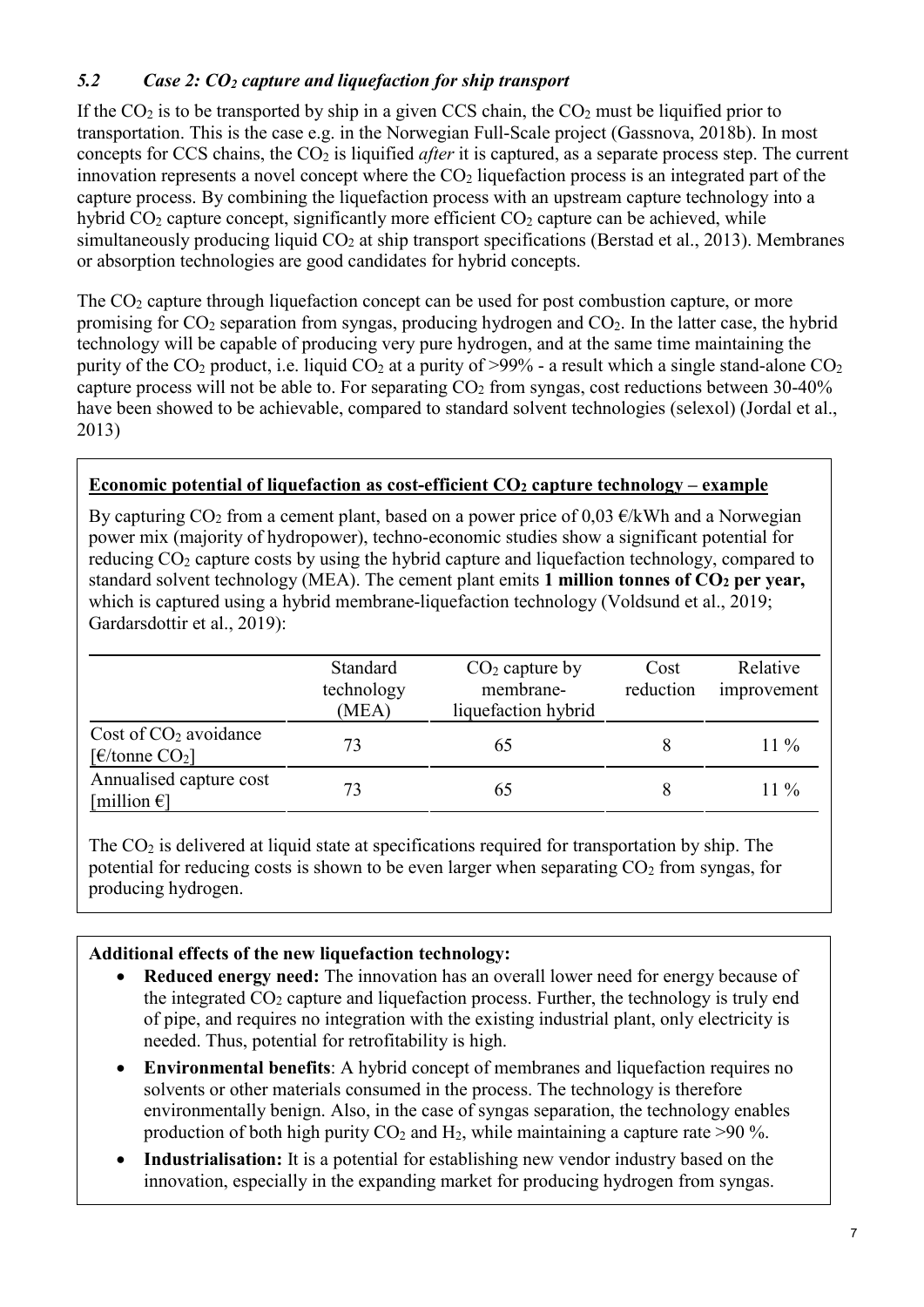## *5.3 Case 3: Chemical looping combustion for cost efficient CO2 capture*

Chemical looping combustion (CLC) is a  $CO<sub>2</sub>$  capture technology by oxy-fuel combustion. In CLC, the oxygen is produced as an integrated part of the capture process. Hence, no air separation unit (ASU) is needed, and significant cost and energy savings can be achieved. CLC is based on that small metal oxide particles circulate between two reactors which operate at a temperature between 900 and 1000 °C. In the first reactor, the metal oxide will take up oxygen from the air, whereas it is released in the second reactor where the oxygen is used to combust a fuel.

The CLC research in FME BIGCCS and related projects has focused on advancing and validating chemical looping combustion for  $CO<sub>2</sub>$  capture at industrial scale. A reactor concept has been developed, which is based on coupling two circulating fluidised bed (CFB) reactors together resulting in a full CLC process. The CFB technology is commercially available and using it to realise CLC is considered as an attractive alternative for establishing a full-scale plant. The concept is tested in a pilot scale unit (150  $kW_{th}$ ), where also new metal oxides are validated (Langørgen and Saanum, 2018; Langørgen et al., 2017).

The overall purpose of the research is to bring down capture costs, which represent a major cost component of the CCS chain. CLC also represents a readily alternative for capturing  $CO<sub>2</sub>$  from industrial plants which already have CFB reactors, e.g. biomass-fired combined heat and power (CHP) plants. Used in such applications, CLC can also enable negative emissions, i.e. net reduction of  $CO<sub>2</sub>$  in the carbon budget, which will be key for reaching climate targets globally.

### **<u>Economic potential of CLC as a cost effective CO<sub>2</sub> capture technology – example</u>**

Several studies have showed the potential for CLC technology. Lyngfelt et al. (2015) show in their study that CLC has the potential of becoming a cost-effective  $CO<sub>2</sub>$  capture technology. The study evaluates the technical, operational and cost differences between a conventional "circulating fluidised bed" (CFB) plant with a  $1000 \, \text{MW}_{th}$  boiler using solid fuel, producing approximately 400 MW of electricity, and a corresponding CLC plant (so called CLC-CFB). Using CLC as capture technology, CO<sub>2</sub> avoided costs can be reduced by 30%, compared to conventional technology:

| $CO2$ capture cost:                     | 26 $\epsilon$ /tonne CO <sub>2</sub> |
|-----------------------------------------|--------------------------------------|
| Reduction in electric plant efficiency: | $4\%$ -points                        |

A thought example with  $150 \text{ MW}_{th}$  plant (relevant size for the Nordic region) will emit approximately 440 000 tonnes of  $CO<sub>2</sub>$  per year. Based on the numbers above, this results in:

| $\bullet$ | • Annual $CO2$ capture cost, conventional technology:<br>• Annual $CO2$ capture cost, $CLC$ :<br>Annual difference (reduced costs): | 16,3 mill. $\epsilon$ /year<br>11,4 mill. $\epsilon$ /year<br>4,9 mill. $\epsilon$ /year |
|-----------|-------------------------------------------------------------------------------------------------------------------------------------|------------------------------------------------------------------------------------------|
|           |                                                                                                                                     |                                                                                          |

## **Additional effects of the CLC capture technology:**

- **Environmental benefits**: CLC has a great potential for integration with combustion when biomass is used as fuel.  $CO<sub>2</sub>$  capture from such process gives so called "negative" emissions", effectively removing carbon from the natural carbon cycle in the atmosphere.
- **Industrialisation:** There is a large potential for use of the CLC technology, where a prime application is medium scale co-generation plants (both heat and electricity) where biomass, other biofuels or recovered waste is used as fuel.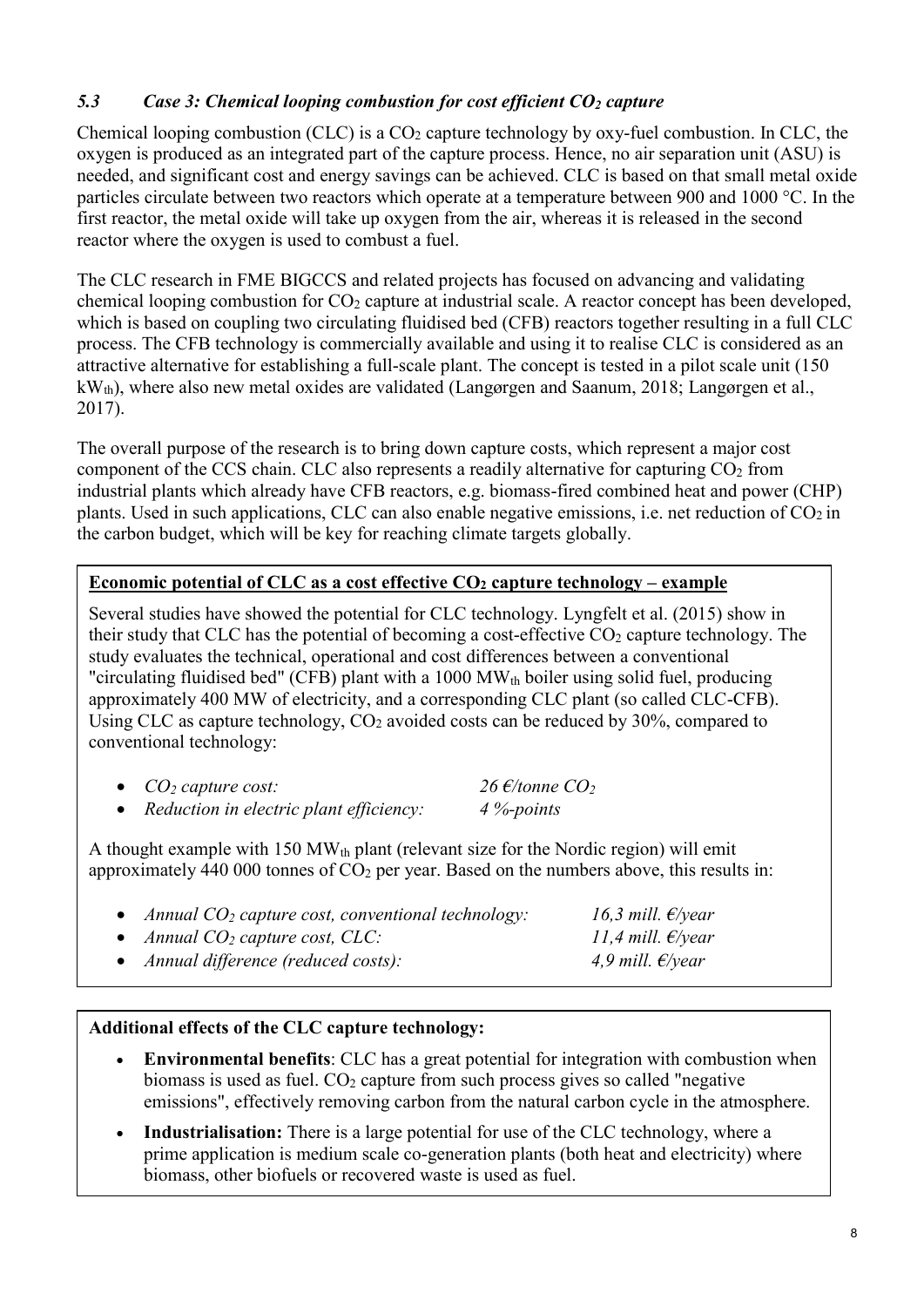### *5.4 Case 4: Preventing running ductile fractures in CO2 pipelines*

Transportation of large volumes of  $CO<sub>2</sub>$  in pipelines to a reservoir requires high pressure compression (approximately 100 atm) and a possible problem is *running ductile fractures*. A small crack or damage on the pipeline can expand and run along the pipeline in both directions (thus running fracture). In a worstcase scenario, the pipeline can fracture for several hundred meters, which can cause large damages, as well as dangerous leakages of CO<sub>2</sub>. The risk of running ductile fracture can be reduced by increasing the wall thickness of the pipe or by using steel of higher quality. Both options are costly.

For evaluating whether a crack can develop into a running ductile fracture today, semi-empirical methods based on full-scale experiments on natural gas pipelines are being used. When translating this into design specifications for  $CO<sub>2</sub>$  pipelines, safety margins in the form of thicker steel pipelines are added.

The innovation in case 4 addresses this challenge. It is an advanced simulation model/tool, which can predict whether a crack or damage on a CO<sub>2</sub> transport pipeline will develop into a running ductile fracture (Nordhagen et al., 2017; Aursand et al., 2016). The model can be used to determine whether existing pipelines for natural gas can be reused for transporting  $CO<sub>2</sub>$  as well as assessing situations with varying or changed operating conditions. The model can also be used for designing new  $CO<sub>2</sub>$  pipelines and establishing reliable safety factors for the semi-empirical methods.

#### **Economic potential of reducing safety margins for CO2 pipelines – example**

When the running ductile model can be used for reducing safety margins for  $CO<sub>2</sub>$  pipelines, the wall thickness of the pipelines can be reduced, and hence the overall need for steel. If the wall thickness of a 36'' pipeline can be reduced by 10-15%, the reduced need for steel amounts to ca 68kg of steel per meter of pipeline (see table below). This corresponds to about 50  $\epsilon$ /meter in steel savings.

For a CO<sub>2</sub> pipeline of 500km, the total savings will constitute about 25 million  $\epsilon$ . Less steel (appr. 34) 000 tonnes) will as well reduce  $CO_2$  emissions by about 60 000 tonnes. The example is theoretical, but illustrates the magnitude of potential savings from profiting from this innovation.

| Example: reduced costs for steel for a 500km CO <sub>2</sub> pipeline                                            |        |                  |  |  |
|------------------------------------------------------------------------------------------------------------------|--------|------------------|--|--|
| Pipeline diameter 36"                                                                                            | 914    | mm               |  |  |
| Typical wall thickness for 36" pipelines                                                                         | 20-30  | mm               |  |  |
| Reduced wall thickness (example, 10-15%)                                                                         | 3      | mm               |  |  |
| Price steel $1$                                                                                                  | 0,75   | E/kg             |  |  |
| Weight steel                                                                                                     | 7850   | $\text{kg/m}^3$  |  |  |
| Reduced steel pr. meter pipeline                                                                                 | 68     | kg/m             |  |  |
| Reduced cost of steel pr. meter pipeline                                                                         | 50,8   | $\epsilon/m$     |  |  |
| Reduced cost of steel for 500 km pipeline                                                                        | 25,4   | mill. $\epsilon$ |  |  |
| Reduced emissions <sup>2</sup><br>$(500 \text{ km} * 68 \text{ kg/m} * 1,87 \text{ kg CO}_2/\text{kg pipeline})$ | 63 600 | tonne $CO2$      |  |  |

<sup>1</sup> MetalMiner, 2018. Sourcing & Trading Intelligence for Global Metals Markets.<https://agmetalminer.com/metal-prices/carbon-steel/> (accesses 14 July 2018).

<sup>2</sup> NACAP, 2018. Carbon Footprint of Pipeline Projects. [http://www.iploca.com/platform/content/element/7551/NacapPresentationCarbon-](http://www.iploca.com/platform/content/element/7551/NacapPresentationCarbon-FootprintofPipelineProjects.pdf)[FootprintofPipelineProjects.pdf](http://www.iploca.com/platform/content/element/7551/NacapPresentationCarbon-FootprintofPipelineProjects.pdf) (accessed 26 September 2018).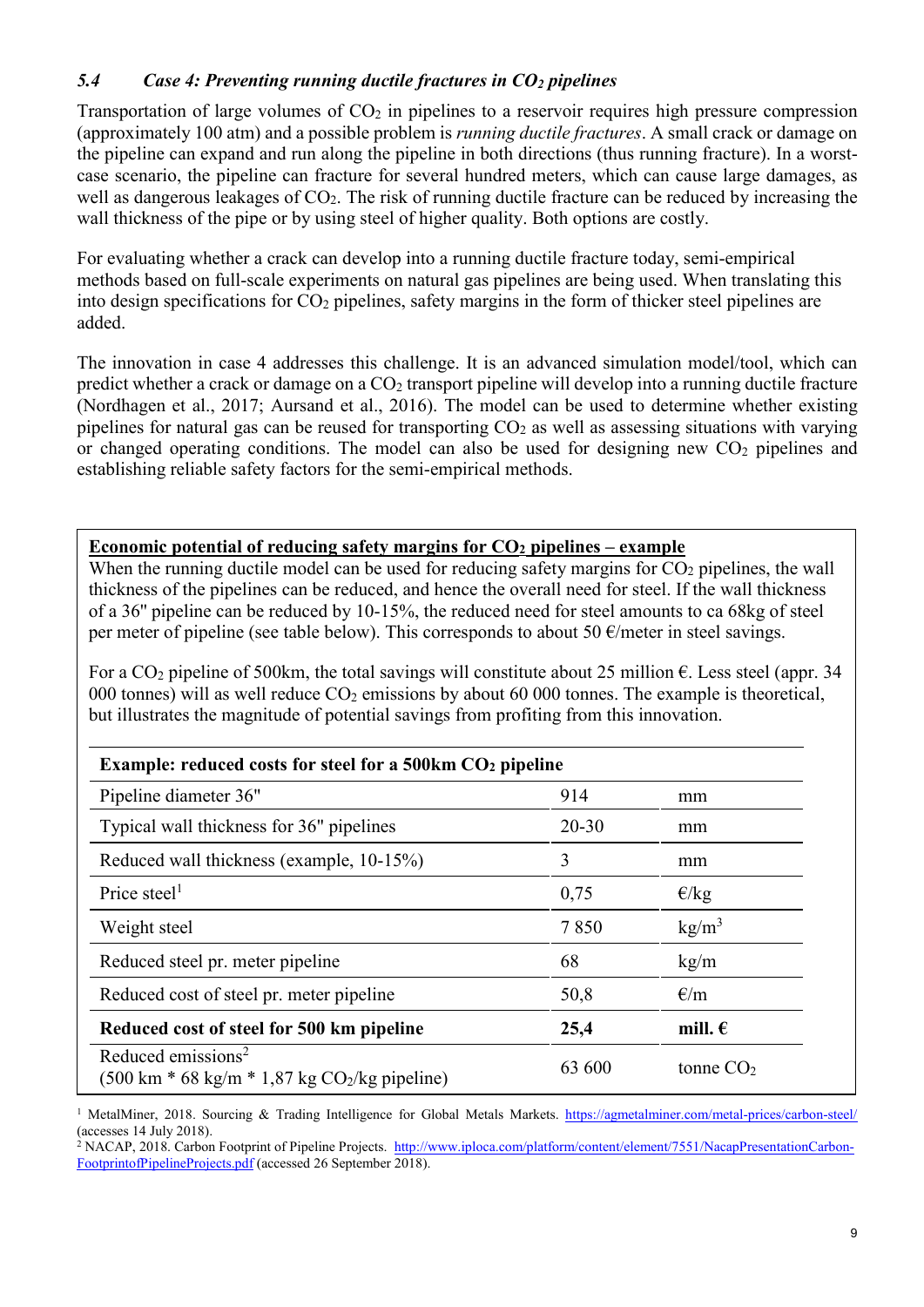## **Additional effects of the running ductile fracture-tool:**

- **Reduced uncertainties:** The new tool will reduce the uncertainty when designing new pipelines and when requalifying existing pipelines for new applications:
	- $\circ$  Re-qualification of existing natural gas pipelines for  $CO<sub>2</sub>$  transport saves investments.
	- o Documentation of safe design increases chances for implementing CCS projects.
- **Reduced costs:** Reliable simulations of CO<sub>2</sub> pipelines enables better optimisation of material quality and material costs in addition to wall thickness. High quality simulation models will also reduce the need for full-scale pipeline experiments, which are very expensive.
- **Industrialisation:** The simulation tool has a commercial potential, and can form the basis for a start-up company, or new business in existing industry. However, the model is still under development.

## *5.5 Case 5: Cost-efficient methods for geophysical monitoring:*

 $CO<sub>2</sub>$  capture from European industry will require storage of several millions tons  $CO<sub>2</sub>$  each year. It is documented that the Norwegian and UK continental shelf can store European emissions (Norwegian Petroleum Directorate, 2011; Senior, 2010), but this makes demands on the documentation of operational safety and permanent storage of  $CO<sub>2</sub>$ . Continuous monitoring of  $CO<sub>2</sub>$  in the reservoir and identification of possible migration paths is therefore needed. Geophysical methods, mainly seismic methods, are currently used for mapping and monitoring the subsurface (Furre et al., 2017), but the methods are expensive. Extensive research is ongoing to develop cost-efficient methods with accuracy needed to underpin operational decisions and ensure safe and successful injections.

### **Economic potential of cost-efficient monitoring methods – example**

A main contribution to profitability is related to **reduced costs for monitoring surveys** because of more targeted measurements, better use of data and continuous validation of  $CO<sub>2</sub>$  behaviour. If the innovation enables that:

- The time between surveys is 50 % longer than current standards
- Every second survey is targeted and thus 50 % cheaper

a storage project with 20 surveys á 10 million  $\epsilon$  has a potential for 50 % cost reductions – amounting to 100 million  $\epsilon$  for one project. Cost per survey is indicative and will depend on type and size of field.

### **Additional effects of new monitoring methods:**

- **Costs avoided** because more accurate information reduces risk of unforeseen events e.g. temporary halt in operation, extra survey, unplanned well intervention, extra injection well, early termination of project before 20 years.
- **Environmental benefits** in addition to avoided CO<sub>2</sub> emissions from CCS are achieved as the risk of CO2 leakage is reduced, emissions from maritime activity are reduced and overall use of material is reduced.
- **Benefits for society** due to improved ability to fulfil regulations, enabling safe CO<sub>2</sub> storage and public acceptance for CCS as a measure for curbing  $CO<sub>2</sub>$  emissions
- **Industrialisation:** Technologies for monitoring of reservoir and wells are suited for commercialisation and have great potential for transfer to traditional oil and gas industry.

The innovation of Case 5 comprises results from longstanding research in NCCS and BIGCCS on integrated methods for accurate monitoring at lowest possible cost aiming at reducing the need for geophysical data by more optimal utilisation of available information. Novel methods based on new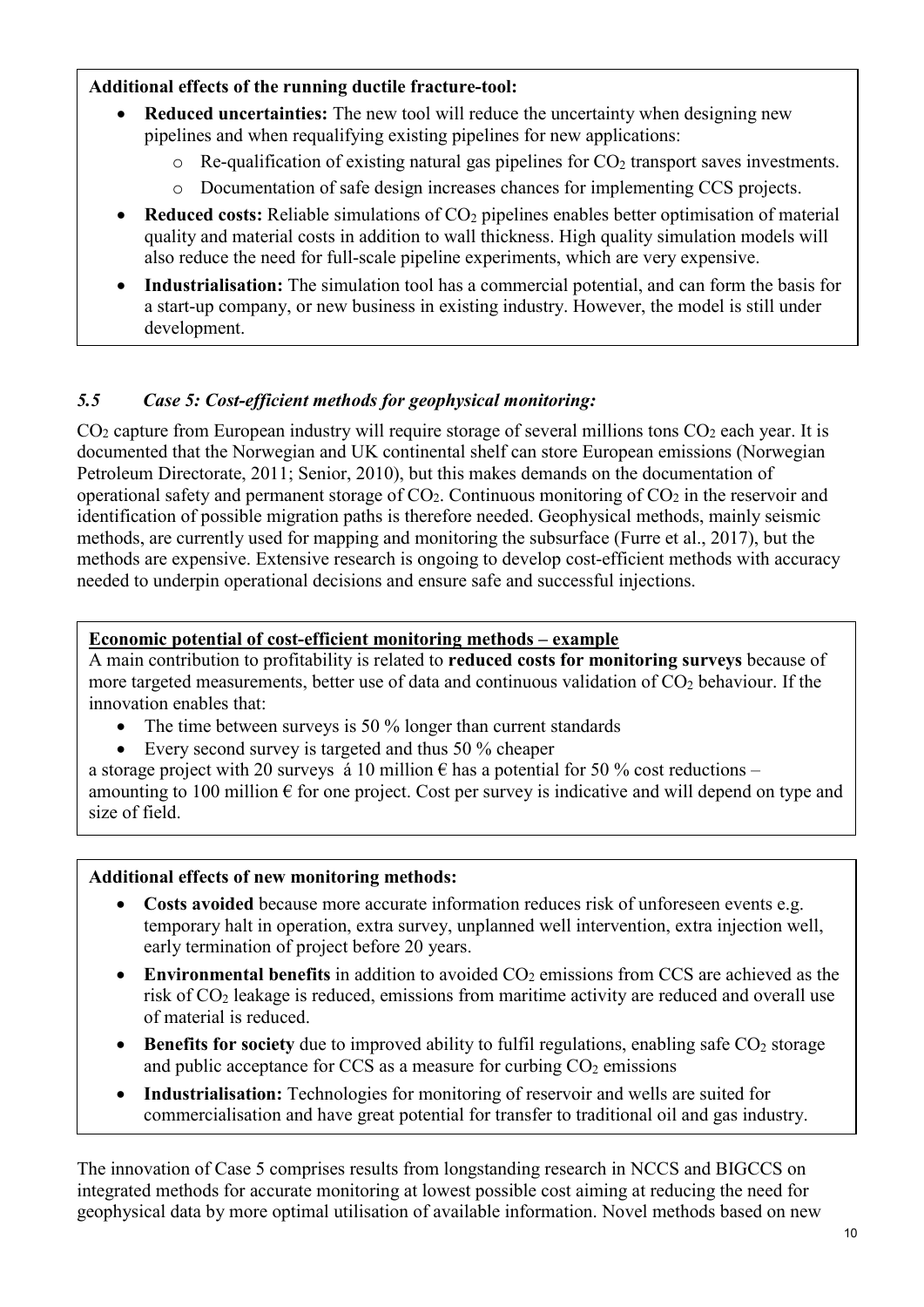geophysical algorithms, integration of several types of data e.g. active/passive seismic, gravitation and electromagnetic data and new technology for collecting data give the operators more quantitative and detailed information about the  $CO<sub>2</sub>$  in the storage site and knowledge on the uncertainty of the available data (Dupuy et al., 2018; Dupuy et al., 2017; Romdhane et al., 2018).

## *5.6 Case 6: Improved integrity over the lifetime for CO2 wells*

Wells drilled into a CO<sub>2</sub> storage reservoir represent a potential risk for leakage in the CCS chain. This goes for active wells in operation, as well as plugged and abandoned wells. Cement is the prime material used for mechanically stabilizing the wells and preventing leakage through them. After a section of the subsurface has been drilled, a steel casing pipe is placed in the hole and stabilized by pumping cement into the annulus between the pipe and the drilled rock. This procedure is called *primary cementing*, and it forms a mechanical and hydraulic barrier in the underground. Also, for permanently sealing (plugging) a well, after its operational life, it is common to fill discrete sections of it with cement or cement-based material. Therefore, high quality cement barriers are imperative for the integrity of wells. This is especially important in a CCS context, since  $CO<sub>2</sub>$  is a reactive and buoyant fluid with high leakage potential. Over time, it can degrade the cement, and the thermal stresses arising during intermittent  $CO<sub>2</sub>$  injection are also higher than in normal oil and gas wells – and can jeopardize well cement integrity. In a CCS project, wells are also plugged at maximum pressure (instead of after depletion, as in oil and gas wells) – which poses an additional threat towards well integrity. It is possible, but expensive, to repair a poor primary cementing job, but there are at present no solutions for repairing a leaking plugged and abandoned well.

A portfolio of research activities has resulted in knowledge and methods to better ensure well integrity, making it possible to avoid a significant share of maintenance costs, to reduce investments and thus, enable more safe and cost-efficient CCS. The innovation of Case 6 includes:

- A new method for improved bonding between cement and steel, by using electric voltage (Lavrov et. al, 2016).
- A new tool for simulating pumping and placement of cement in the well, providing new understanding about what affects the cementing process. Near-wall particle dynamics, well hole geometry and centralisation of the casing are identified as important parameters (Lavrov and Torsæter, 2016; Torsæter et al., 2015).
- New understanding of how operational parameters affect the sealing capabilities of the  $CO<sub>2</sub>$  well, for instance hole cleaning before cementing and temperature variations during injection (Opedal et al., 2015; Lavrov et al., 2017; Torsæter et al., 2017).
- Improved understanding of how defects in cement can close up by precipitates forming during  $CO<sub>2</sub>$  leakage and how cements can be tailored for  $CO<sub>2</sub>$  wells (Kjøller et al., 2016; Panduro et al., 2017)

The work focuses on wells intended for CO<sub>2</sub> storage purposes, but the results are relevant also for oil and gas wells, wells for geothermal energy and scientific wells for improved understanding of the subsurface.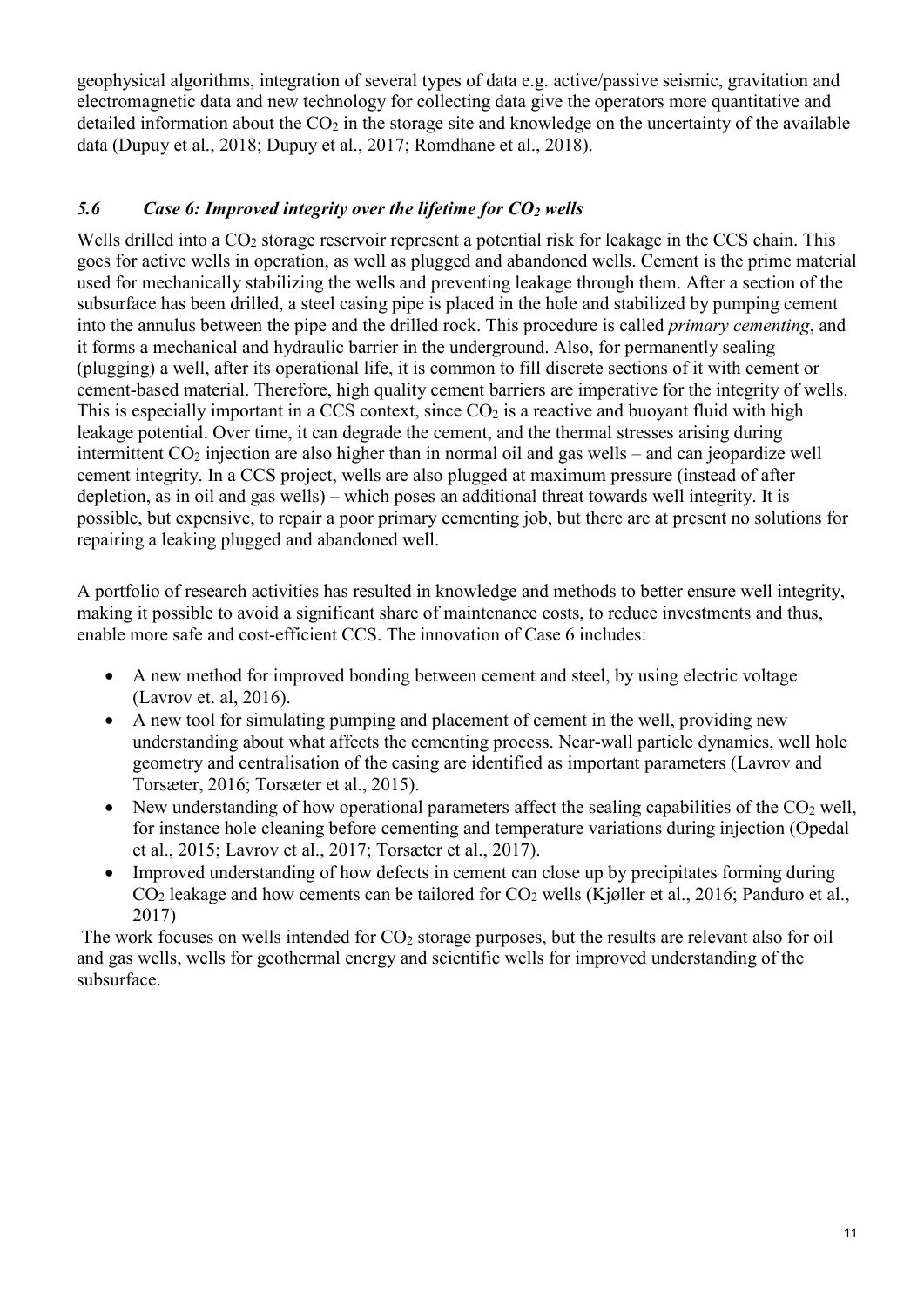### **<u>Economic potential of improved cementing of**  $CO<sub>2</sub>$  **wells – examples</u>**

**Reuse of wells** represent a significant cost-saving potential because it reduces the need for drilling new wells. If wells are constructed in a robust way, with tight primary cement, their operating time will be longer and the possibility for reuse higher. Drilling a new offshore well is associated with costs in the range of 50 mill  $\epsilon$  (Ruså, 2014).

**Reduced plugging costs.** After their operational life, all wells need to be permanently plugged. In a CCS context the goal is to ensure that no  $CO<sub>2</sub>$  migrates along the well. For difficult wells, the plugging operation can take up to 60 days, while easier wells can be plugged in as little as 20 days (Straume, 2014). The difference between easy and difficult is often the quality of the primary cement job. Offshore plugging operations require the use of large drilling rigs with high daily rates in the range of 0,5 million  $\epsilon$  (Oljedirektoratet, 2014). A simplified cost-saving example can thus be set up:

- Plugging of well with poor primary cement job: 0,5 million  $\epsilon$ /day\*60 days = 30 million  $\epsilon$
- Plugging of well with good primary cement job: 0,5 million  $\epsilon$ /day\*20 days = 10 million  $\epsilon$
- Saved costs of robust primary cementing of one well can be around 20 million  $\epsilon$ .

### **Additional effects of improved cementing of CO2 wells:**

- **Saved costs** is significant due to reduced risk of leakage, increased operational lifetime of wells, and reduced maintenance costs.
- **Environmental benefits** (in addition to avoided  $CO<sub>2</sub>$  emissions from CCS) are achieved as the reduced risk of methane leakage from older wells. Consequently, old wells can be reused which saves costs and it enables utilisation of  $CO<sub>2</sub>$  storage capacity. For onshore  $CCS$ scenarios, good well integrity also reduces the risk of groundwater contamination. In addition, there is a reduced need for rigs that would cause significant emissions of  $CO<sub>2</sub>$ .
- **Benefits for society**: Acceptance among the public is more likely when it can be shown that  $CO<sub>2</sub>$  storage is permanent and therefore a long-term measure for reducing  $CO<sub>2</sub>$  emissions.
- **Industrialisation:** Optimal methods and products for cementing are relevant for commercial companies providing service to the actors of the CCS industry, with great potential for transfer to traditional oil and gas industry.

## **5.7** *Case 7: Smart design of CCS chains*

A CCS chain involves the whole value chain from  $CO<sub>2</sub>$  capture and until final, permanent storage. As no CCS chains are identical, in addition to often being scenario and case sensitive, each chain must be design individually for arriving on an optimal solution. Optimisation of each element in the CCS chain individually results in risk of sub-optimisation. One of the research challenges is therefore to develop consistent and transparent methods which takes technology, environment and economy into account when evaluating CCS chains. Increased knowledge and better tools for decision support will contribute to reduced uncertainty and risk when designing and evaluating full CCS chains.

The innovation in Case 7, consists in a new software tool, iCCS, for holistic system optimisation of CCS chains (Jakobsen et al., 2017). iCCS enables the user to compare CCS chains with different configurations, simulate different scenarios and find an optimal solution for choice of technology, environmental assessment, and costs. The potential for cost reduction is linked to integration and optimisation of the interfaces between the different elements of the CCS chain.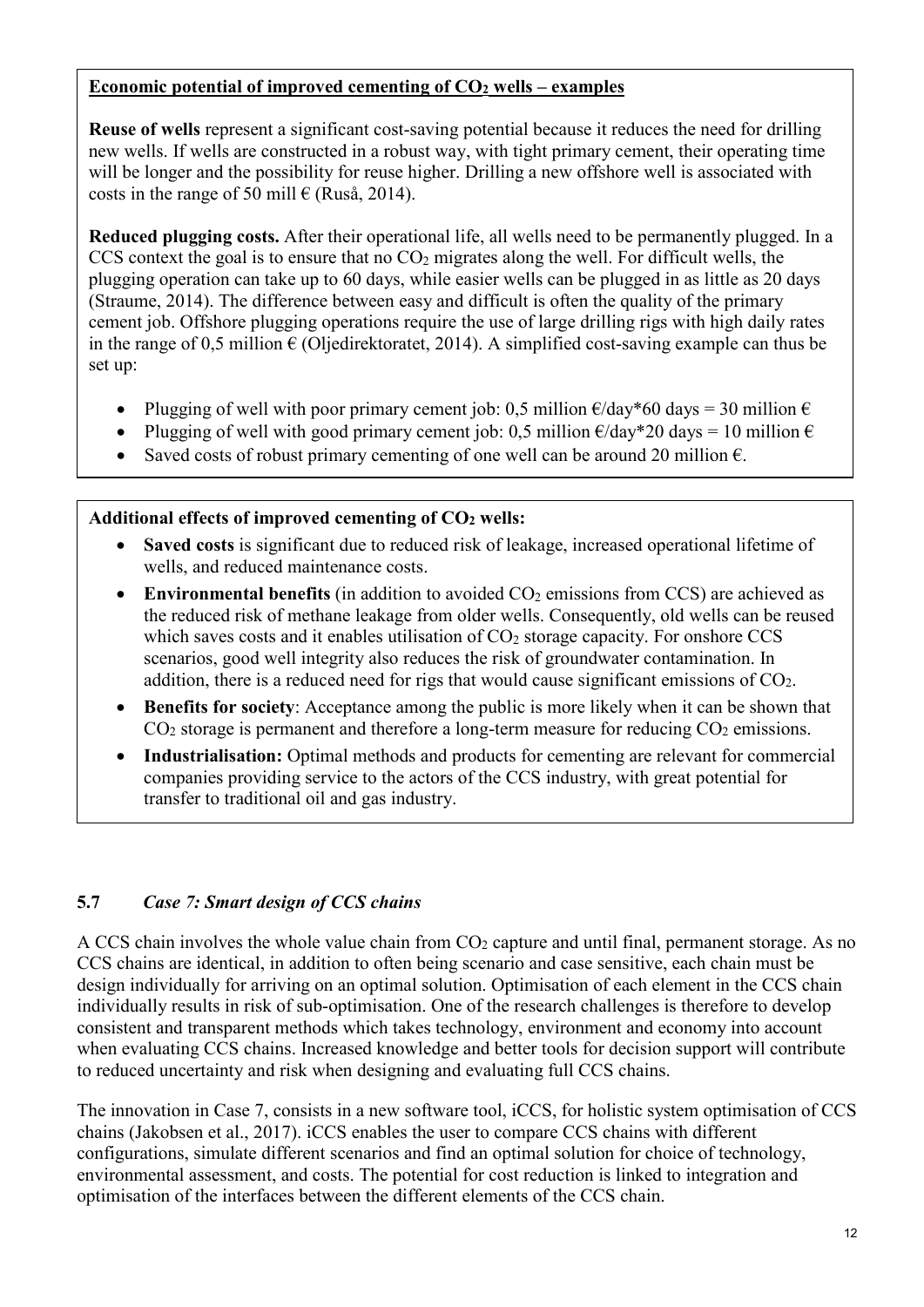A new tool is developed for transparent, consistent and holistic optimisation of CCS chain design, taking technology, economy and environment into account. Initial analysis conducted by the research team indicates that optimal design may reduce overall costs of a CCS chain by 10 % or more (Jakobsen et al., 2017).

## **Economic potential of optimised CCS chains – example**

Using the iCCS tool, the optimal storage option can be selected for CCS from a given cement plant. The tool can be used to evaluate the cost of transport to the storage site and the cost associated with CO<sub>2</sub> storage depending on the storage type and characteristics of the reservoir. Evaluation of two storage options:

- Option A: Nearby offshore Saline Aquifer (SA) (300km from plant, pipeline transport)
- Option B:  $CO_2$ -Enhanced Oil Recovery (EOR) storage located "far" from the plant (700 km, ship transport)

Although option B is further away, it can significantly reduce operating costs  $(-10 \text{ Mf/year})$  and CCS cost  $(-16 / \text{tonne CO}_2)$  as  $CO_2$ -EOR generate revenues.

| <b>Example: reduced costs for steel for a 500km CO2 pipeline</b>   |                 |                 |                                   |  |
|--------------------------------------------------------------------|-----------------|-----------------|-----------------------------------|--|
|                                                                    | <b>Option A</b> | <b>Option B</b> | <b>Reduction</b><br>with option B |  |
| Storage distance from plant [km]                                   | 300             | 750             |                                   |  |
| Type of storage                                                    | <b>SA</b>       | <b>EOR</b>      |                                   |  |
| CCS CAPEX [million $\epsilon$ ]                                    | 242             | 241             | $\sim 0\%$                        |  |
| Average CCS OPEX [million $\epsilon$ /year]                        | 22              | 12              | $-45%$                            |  |
| CCS cost $\lceil \frac{\epsilon}{\text{tonne}} \text{CO}_2 \rceil$ | 95              | 79              | $-17\%$                           |  |

## **Additional effects of optimised CCS chains:**

- **Better decision making:** iCCS is a standardised tool for critical evaluation of CCS chains. The tool gives increased understanding of interdependencies and elements within the CCS chain related to the choice of technology, environmental impact and economics. Examples of different evaluations can be  $CO<sub>2</sub>$  transport solutions, i.e. pipeline or ship (Roussanaly et al., 2013; Roussanaly et al., 2014a), comparison of different  $CO<sub>2</sub>$  capture rates for different technology options (Roussanaly et al., 2018), CO<sub>2</sub> capacity for different capture plants (Roussanaly et al., 2013; Roussanaly et al., 2014a), or different  $CO<sub>2</sub>$  storage solutions (Roussanaly et al., 2014b).
- **Industrialisation:** The iCCS tool is under constant development, but has already been used actively for specific cases in cooperation with industrial end-users. In the future, there is a high potential for commercialisation of the tool.

## **6 Discussion**

The results from investigating the value creation potential of the selected innovations indicate that potential cost savings from applying the new technology once in an industry scale CCS project are in the range of 5 million  $\epsilon$  to 50 million  $\epsilon$ . So, what does this imply with respect to saved costs in a scenario where CCS is deployed at large scale to manage several millions of tons  $CO<sub>2</sub>$  every year? A simple extrapolation can serve as an illustration:

The example on saving costs by reducing safety margins for  $CO<sub>2</sub>$  pipelines by using the new tool for simulating running ductile fractures showed that the reduced wall thickness of the pipeline lowered the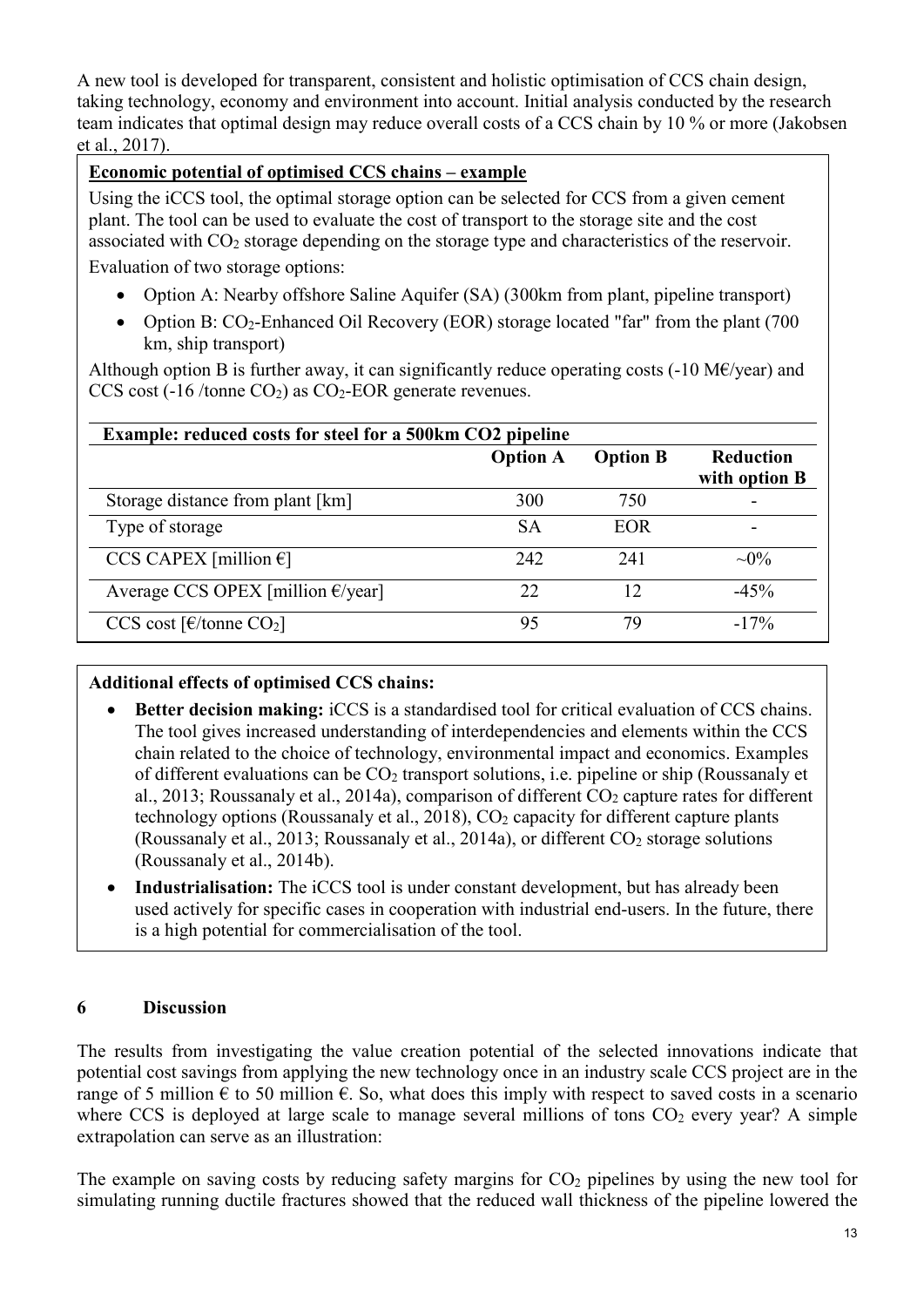steel costs by 25,4 million  $\epsilon$  for a 500 km 36" pipeline (Case 4). A report by the CO<sub>2</sub> Europipe Consortium (Neele et al., 2010) estimates that the trunk pipeline required for an offshore only storage scenario for Europe is 33 000 km by 2050. Of this about 18 000 km has dimension 36" or more. For the sake of simplicity and to assure a conservative estimate it is assumed that all pipelines  $\geq$  36" are built with 36" and that 50 % of these pipelines, i.e. 9 000 km, are built with reduced safety margins. The saved costs in this example amounts to **457 million**  $\epsilon$  when the saved costs for 500 km pipeline is 25,4  $\epsilon$ . If larger pipeline dimensions are taken into account and potential savings for dimensions below 36" are included, the number will be considerable larger.

Another example that can be extrapolated is related to reduced costs by ensuring robust cementing of wells (Case 6). The IEA 2050 scenario estimates that 320 million tonnes of  $CO<sub>2</sub>$  must be stored each year in Europe by 2050 (IEA, 2016). Assuming that one well can accommodate annual injection of 1 million tonnes of CO2, 320 injections wells are needed. Additional wells that may be required such as appraisal wells and wells for remediation in case of pressure build up are not included, nor are wells for other purposes such as petroleum production and geothermal energy. A conservative estimate is that if 50 % of the wells are robustly cemented using state-of-the-art knowledge from the presented innovation, the saved costs for safe plugging of these wells will be  $320*20$  million  $\epsilon = 6400$  million  $\epsilon$  compared with plugging costs of traditional wells with poorer cementing. For comparison, the total investment cost of the Norwegian full-scale project being planned is estimated to 1 280 million  $\epsilon$ , maybe somewhat lower as the number of point sources is reduced from three to two (Oslo Economics and Atkins, 2016).

Finally, an extrapolation can be made based on the SOLVit technology (Case 1). In the presented example it is estimated that the annual cost reduction for capturing 100 000 tonnes of  $CO_2$  is 1 million  $\epsilon$ . The fact that the technology is applicable to various industry sources the potential distribution of technology is vast. To match the research investments in BIGCCS and NCCS (100 million  $\epsilon$ ), savings related to reduced energy use over **10 years for 10 capture plants**is enough. Given that the SOLVit technology is applicable to thousands of industry plants, implementation in 10 plants is marginal.

The examples clearly demonstrate that the order of magnitude of saved cost from implementation of innovations from NCCS and BIGCC by far exceeds the research investment of 100 million  $\epsilon$ . That said, the examples and extrapolation rests on a set of simplifying assumptions, such as:

- The amounts  $CO_2$  captured and stored by 2050 is similar to what IEA and IPCC display in their climate mitigation scenarios.
- The innovations created in NCCS and BIGCCS are applied for a certain share of the commercial CCS projects in Europe and globally.
- The economic effect of putting the innovations into use is comparable with the expert opinions included in this study.

Usually, assessment of results and effects of research are based on historical data on value creation from application and revenues from commercialisation of the technology. In the absence of a well-functioning carbon market and no market for commercial CCS technology, it is only more general CCS scenarios that can support predictions of how results from research can improve profitability of individual CCS projects and even enable the deployment of CCS at large scale. This makes methods for assessment of value creation challenging and scientific accuracy is not achievable. Nevertheless, to stimulate a discussion that goes beyond the potential costs of CCS it is important to outline also the potential gains and opportunities for business development. When assumptions are explicit and transparent, they can also be questioned, so that based on the collective knowledge of the CCS community we can develop a more realistic foundation for the discussion. Thus, a broader discussion is initiated and that is the primary motivation for conducting the presented study.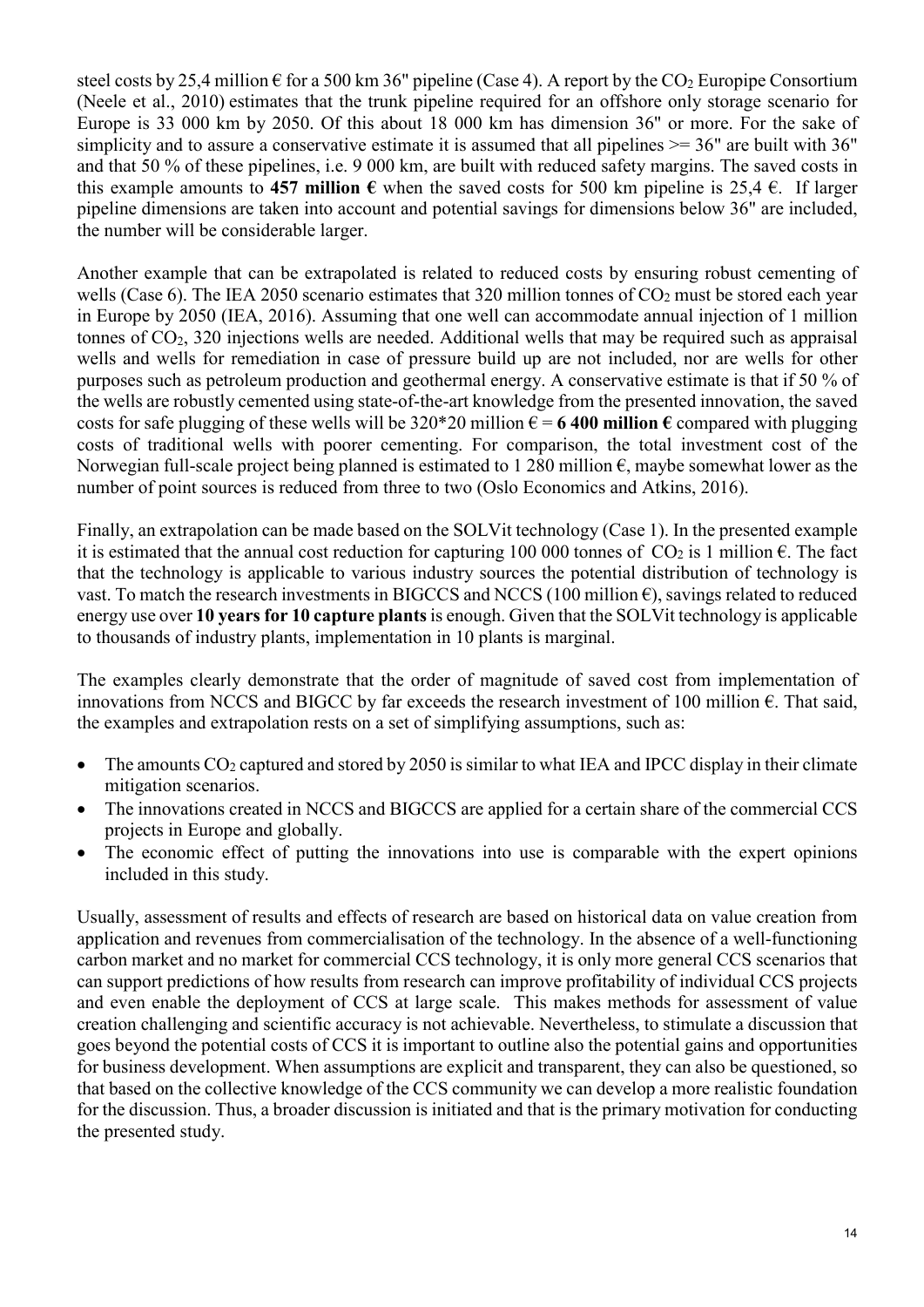#### **7 Conclusions**

This paper presents the main scientific contributions of selected BIGCCS and NCCS innovations and estimates the value creation potential based on the estimated earned or saved value. Underlying key assumptions for each innovation are explained. Also, the paper illustrates how successful deployment of three of the innovations within the frames of the 2050 scenario potentially can contribute to overall commercial value. Additional qualitative effects such as improved storage safety and spill-over effects to other business areas as well as competitive edge for  $CO<sub>2</sub>$  free products are not included. Nevertheless, the study shows that the estimated potential value creation by far exceeds the 100 million  $\epsilon$  investments in the research leading to the innovations. Therefore, a main conclusion from the study is that CCS research and development is a valuable investment that can enable sustainable power and energy intensive industry while securing the profitability of the businesses. Furthermore, despite challenges in predicting market value of new CCS technologies and the need to make qualified assessments, the paper argues that to demonstrate the business case of CCS in a carbon restricted future and maintain the momentum for CCS deployment it is important that the international community discusses potential gains of large-scale CCS in addition to costs and safety issues.

#### **Acknowledgements**

This publication has been produced with support from the NCCS Centre, performed under the Norwegian research program Centres for Environment-friendly Energy Research (FME). The authors acknowledge the following partners for their contributions: Aker Solutions, ANSALDO Energia, CoorsTek Membrane Sciences, Electromagnetic Geoservices (EMGS), Equinor, Gassco, KROHNE, Larvik Shipping, Norcem, Norwegian Oil and Gas, Quad Geometrics, Shell, TOTAL, and the Research Council of Norway (257579/E20). In addition, support has been received from Frode Iglebæk, in Impello Management, for developing the methodology used in this work.

### **REFERENCES**

Adler, N., Elmquist, M., Norrgren, F., 2009. The challenge of managing boundary-spanning research activities: Experiences from the Swedish context. Research Policy, 38(7), 1136-1149.<https://doi.org/10.1016/j.respol.2009.05.001>

Aursand, E., Dumoulin, S., Hammer, M., Lange, H. I., Morin, A., Munkejord, S.T., Nordhagen, H.O., 2016. Fracture propagation control in CO2 pipelines: Validation of a coupled fluid-structure model. Engineering Structures 123, 192-212. <https://doi.org/10.1016/j.engstruct.2016.05.012>

Bellona, 2015. North Sea to the Rescue: The commercial and industrial opportunities of CO2 storage in the North Sea. [http://bellona.org/publication/north-sea-to-the-rescue-the-commercial-and-industrial-opportunities-of-co2-storage-in-the](http://bellona.org/publication/north-sea-to-the-rescue-the-commercial-and-industrial-opportunities-of-co2-storage-in-the-north-sea)[north-sea](http://bellona.org/publication/north-sea-to-the-rescue-the-commercial-and-industrial-opportunities-of-co2-storage-in-the-north-sea) (accessed 2 October 2018).

Berstad, D., Anantharaman, R., Nekså, P, 2013. Low-temperature CO2 capture technologies – Applications and potential. International Journal of Refrigeration. 36(5), 1403-1416.<https://doi.org/10.1016/j.ijrefrig.2013.03.017>

Brunsvold, A., Tangen, G., Størset, S., Dawson, J. Braathen, A., Steenstrup-Duch, A., Aarlien, R., Mølnvik, M., 2018.The Norwegian CCS Research Centre: Industry-driven innovation for fast-track CCS deployment. Proceedings at GHGT-14, Melbourne, Australia, 2018, and paper submitted to International Journal of Greenhouse Gas Control.

CCSa, 2017. Clean Air, Clean Industry, Clean Growth: How Carbon Capture Will Boost the UK Economy. <http://www.ccsassociation.org/news-and-events/reports-and-publications/clean-air-clean-industry-clean-growth/> (accessed 2 October 2018).

CLIMIT, 2018. CLIMIT webpages. [https://www.forskningsradet.no/prognett-climit/Home\\_page/1224698003586](https://www.forskningsradet.no/prognett-climit/Home_page/1224698003586) (accessed 2 October 2018).

Dupuy, B., Torres, V.,Romdhane, A., Ghaderi, A., 2018. Norwegian large-scale CO2 storage project (Smeaheia): baseline geophysical models baseline geophysical models, Proceedings GHGT-14 (submitted)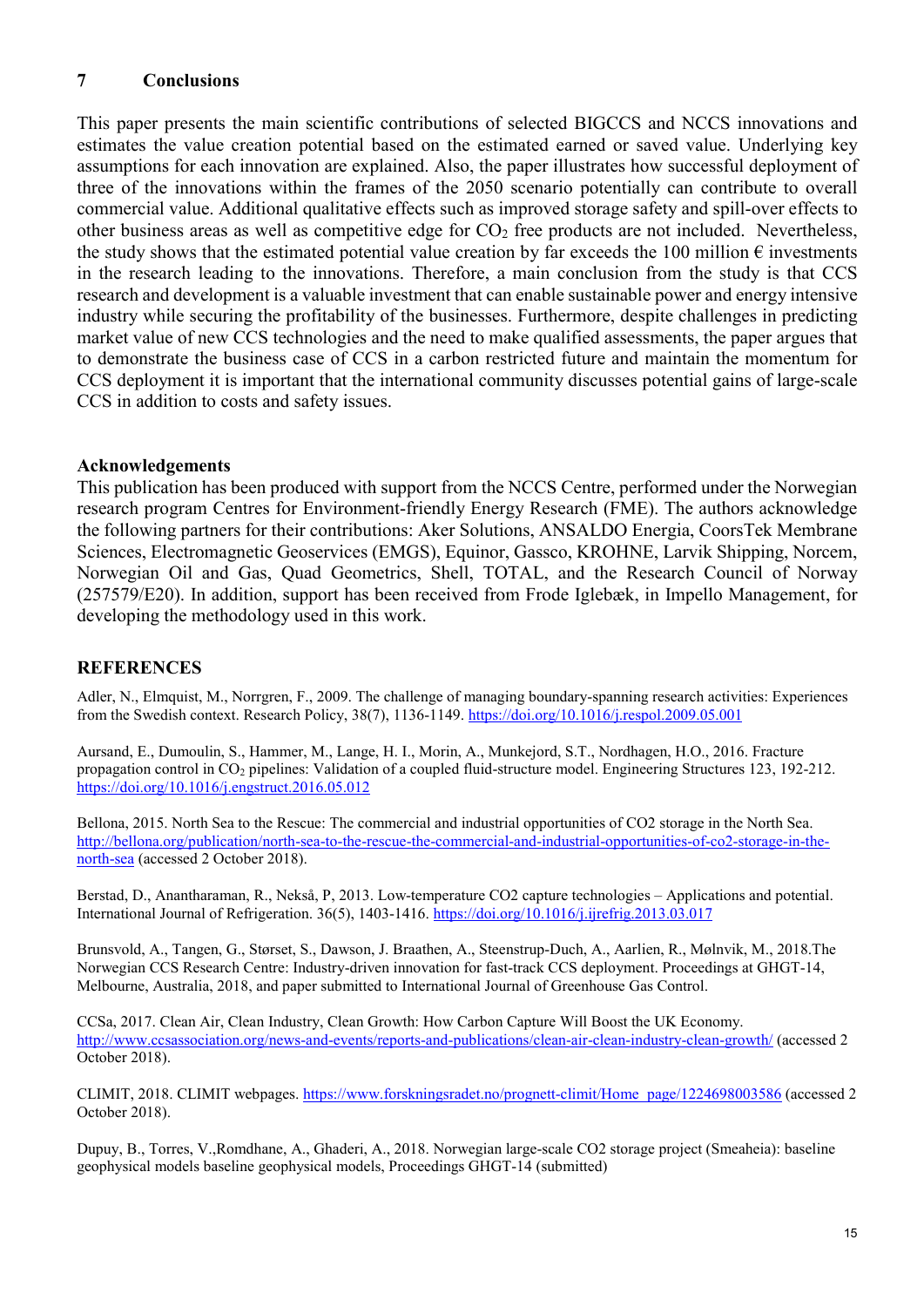Dupuy, B., Romdhane, A., Eliasson, P., Quenrendez, E., Yan, H., Torres, V.A., Ghaderi, A., 2017. Quantitative seismic characterisation of CO2 at the Sleipner storage site, North Sea. Society of Exploration Geophysicists.5(4) 23-42. <https://doi.org/10.1190/INT-2017-0013.1>

Energy Technologies Institute. 2017. Taking stock of UK CO2 storage. Report. <https://d2umxnkyjne36n.cloudfront.net/insightReports/Taking-stock-of-UK-CO2-storage.pdf?mtime=20170614102754> (accessed 2 October 2018). Fabrizio, K.R., 2009. Absorptive capacity and the search for innovation. Research Policy, 38(2), 255-267. <https://doi.org/10.1016/j.respol.2008.10.023>

Flour, 2008. Flour's Ecoamine FG Plus<sup>SM</sup> Technology for Post-Combustion CO<sub>2</sub> Capture. <https://www.fluor.com/SiteCollectionDocuments/FluorEFG-forPost-CombustionCO2CaptureGPAConf-Feb2008.pdf> (accessed 1 February 2019)

Furre, A-K., Eiken, O., Alnes, H., Vevatne, J.N., Kjær, A.F., 2017. 20 years of monitoring CO2-injection at Sleipner. Energy Procedia. 114, 3916-3926. <https://doi.org/10.1016/j.egypro.2017.03.1523>

Gardarsdottir, S., De Lena, E., Romano, M., Roussanaly, S., Voldsund, M., Pérez-Calvo, J.-F., Sutter, D., Mazzotti, M., Gazzani, M., Fu, C., Anantharaman, R., Berstad, D., 2019. Assessment of technologies for CO2 capture from cement production: Part 2 - Cost analysis. Accepted in Energies.

Gassnova, 2018a. Gassnova webpages[. http://www.gassnova.no/en](http://www.gassnova.no/en) (accessed 2 October 2018).

Gassnova, 2018b. Fullskala CO2-håndtering i Norge.<https://www.gassnova.no/no/prosjekter52> (accessed 2 October 2018). In Norwegian.

Global CCS Institute, 2018. Large-scale CCS facilities.<https://www.globalccsinstitute.com/projects/large-scale-ccs-projects> (Accessed 12 April 2018).

Global CCS Institute, 2017. Global Costs of Carbon Capture and Storage. <https://www.globalccsinstitute.com/publications/global-costs-carbon-capture-and-storage> (accessed 2 October 2018).

Graff, O. 2016. Status CCS & EOR – business opportunities. Presentation at conference Milestone Mongstad 4, Bergen, Norway.<http://www.tcmda.com/Global/Dokumenter/MM4/GRAFF%20Milestone%20Mongstad%204.pdf> (accessed 2 October 2018)

IEA, 2017. Energy Technology Perspectives 2017.<https://www.iea.org/etp2017/summary/> (accessed 2 October 2018).

IEA, 2016. 20 years of carbon capture and storage[. https://webstore.iea.org/20-years-of-carbon-capture-and-storage](https://webstore.iea.org/20-years-of-carbon-capture-and-storage) (accessed 21 March 2018)

IPCC, 2014. Fifth assessment report[. https://www.iea.org/etp2017/summary/](https://www.iea.org/etp2017/summary/) (accessed 2 October 2018).

Jakobsen, J., Roussanaly, S., Anantharaman, R., 2017. A techno-economic case study of CO2 capture, transport and storage chain from a cement plant in Norway. Journal of Cleaner Production 144, 523-539[. https://doi.org/10.1016/j.jclepro.2016.12.120](https://doi.org/10.1016/j.jclepro.2016.12.120)

Jordal, k., Berstad, D., Roussanaly, S., Anantharaman, R., Skaugen, G., Nekså, R., 2013. Low temperature CO2 separation. Benchmarking and recommendations for further work. SINTEF report TR A7369, ISBN 978-82-594-3574-3.

Kjøller, C., Torsæter, M., Lavrov, A., Frykman, P., 2016. Novel experimental/numerical approach to evaluate the permeability of cement-caprock systems. Int. Journal of Greenhouse Gas Control 45, 86-93. <https://doi.org/10.1016/j.ijggc.2015.12.017>

Knudsen, J.N., Aker Solutions' Carbon Capture Technology – Improving Absorption Technology. 2017. HiPerCap Workshop. [https://www.sintef.no/contentassets/913222dfab5c410291b1467d3b9e2de3/knudsen\\_aker-solutions-carbon](https://www.sintef.no/contentassets/913222dfab5c410291b1467d3b9e2de3/knudsen_aker-solutions-carbon-capture-technology_hipercap_13092017.pdf)[capture-technology\\_hipercap\\_13092017.pdf](https://www.sintef.no/contentassets/913222dfab5c410291b1467d3b9e2de3/knudsen_aker-solutions-carbon-capture-technology_hipercap_13092017.pdf) (accessed 2 October 2018)

Langørgen, Ø., Saanum, I., 2018. Chemical Looping Combustion of wood pellets in a 150 kWth CLC reactor, in: International Conference on Negative CO2 Emissions, Göteborg, Sweden.

Langørgen, Ø., Saanum, I., Haugen, N.E.L, 2017. Chemical looping combustion of methane using a copper-based oxygen carrier. Energy Procedia 114, 352 – 360[. https://doi.org/10.1016/j.egypro.2017.03.1177](https://doi.org/10.1016/j.egypro.2017.03.1177)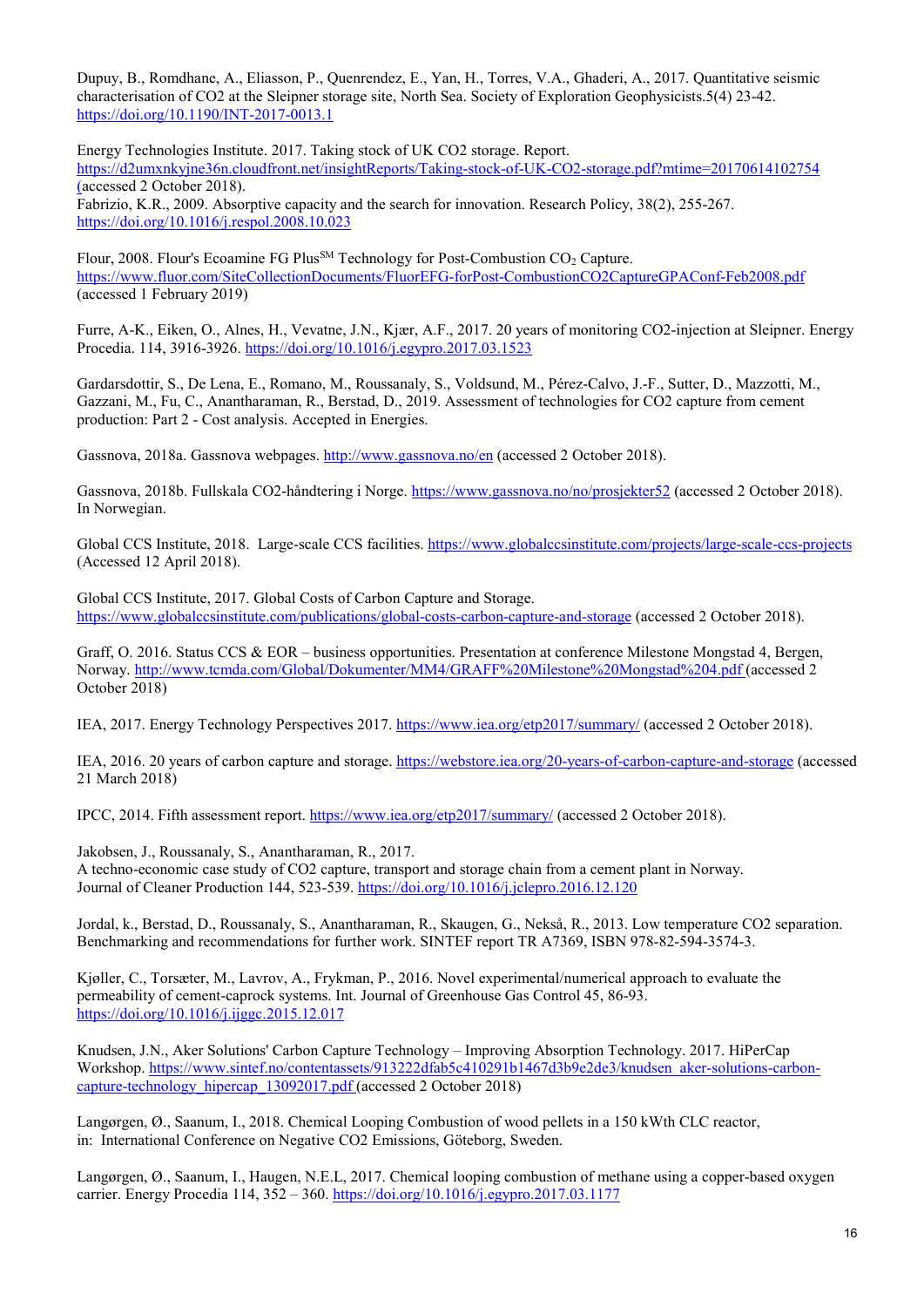Lavrov, A., Gawel, K., Torsæter, M., 2016. Manipulating cement-steel interface by means of electric field: Experiment and potential applications. AIMS Materials Science 3(3), 1199-1207.<https://doi.org/10.3934/matersci.2016.3.1199>

Lavrov, A., Torsæter, M., 2016. Effect of Rheology on Annular Sealing: From Placement to Failure. Society of Petroleum Engineers (SPE) paper 180028. Presented at the SPE Bergen One Day Seminar, Bergen, Norway, 20 April 2016.

Lavrov, A., Gawel, K., Stroisz, A., Torsæter, M., Bakheim, S., 2017. Failure modes in three-point bending tests of cementsteel, cement-cement and cement-sandstone bi-material beams. Construction and Building Materials 152, 880-886. <https://doi.org/10.1016/j.conbuildmat.2017.07.017>

Lyngfelt, A., Leckner, B., 2015. A 1000 MWth boiler for chemical-looping combustion of solid fuels – Discussion of design and costs. Applied Energy 157, 475–487[. https://doi.org/10.1016/j.apenergy.2015.04.057](https://doi.org/10.1016/j.apenergy.2015.04.057)

Mitsubishi Heavy Industries, 2015. Deployment of World's Largest Post-combustion Carbon Capture Plant for Coal-fired Power Plants. Mitsubishi Heavy Industries Technical Review, 52. <https://www.mhi.co.jp/technology/review/pdf/e521/e521024.pdf> (accessed 1 February 2019)

Mølnvik, M.J., Aarlien, R., Henriksen, P.P., Munkejord, S.T., Tangen, G., Jakobsen, J.P, 2016. BIGCCS innovations - Measures to accelerate CCS deployment. Energy Procedia. 86, 79-89[. https://doi.org/10.1016/j.egypro.2016.01.009](https://doi.org/10.1016/j.egypro.2016.01.009)

Mølnvik, M.J., Aarlien, R., Rokke, N.A., 2013. BIGCCS Centre - Supporting large-scale CCS implementation. Ghgt-11 37, 6544-6552.

Neele, P., Koenen, M., Seebregts, A., van Deurzen, J., Kerassemakers, K., Mastenbroek, M., 2010. Development of a largescale CO2 transport infrastructure in Europe: matching captured volumes and storage availability. Project report CO2Europipe.

Nieto, M. J., Santamaría, L., 2007. The importance of diverse collaborative networks for the novelty of product innovation. Technovation, 27(6), 367-377[. https://doi.org/10.1016/j.technovation.2006.10.001](https://doi.org/10.1016/j.technovation.2006.10.001)

Nordhagen, H.O., Munkejord, S.T., Hammer, M., Gruben, G., Fourmeau, M., Dumoulin, S., 2017. A fracture-propagationcontrol model for pipelines transporting  $CO<sub>2</sub>$ -rich mixtures including a new method for material-model calibration. Engineering Structures 143, 245-260.<https://doi.org/10.1016/j.engstruct.2017.04.015>

Norwegian Petroleum Directorate, 2014. Petroleumsressursene på Norsk Kontinentalsokkel – Felt og funn (in Norwegian).

Norwegian Petroleum Directorate, 2011. CO2 Storage atlas. Norwegian North Sea. Report. <http://www.npd.no/en/Topics/Storage-and-use-of-CO2/Temaartikler/November-2011/> (accessed 2 October 2018)

Opedal, N., Todorovic, J., Torsæter, M., Akervoll, I., Jafarzade, G., 2015. Filter Cake Behavior during Leakage at the Cement-Rock Interface in Wellbores. American Rock Mechanics Association (ARMA) paper number 15-341, presented at the 49th US Rock Mech. Symposium, San Francisco, USA, 28 June 2015.

Oslo Economics and Atkins. 2016. Kvalitetssikring (KS1) av KVU om demonstrasjon av fullskala fangst, transport og lagring av CO2. Report. In Norwegian. <https://www.regjeringen.no/contentassets/f967f4d7533a4ab0af75fe9bad3d1910/rapport-ks1-co2-handtering-003.pdf>

(accessed 8 March 2018).

Panduro, E.A.C., Torsæter, M., Gawel, K., Bjørge, R., Gibaud, A., Yang, Y., Bruns, S., Zheng, Y., Sørensen, H.O., Breiby, D.W., 2017. In-situ X-ray Tomography Study of Cement Exposed to CO<sub>2</sub> Saturated Brine, Environ. Sci. Technol. 51:16, 9344-9351. [https://10.1021/acs.est.6b06534](https://10.0.3.253/acs.est.6b06534)

Romdhane, A., Eliasson, P., 2018. Optimized geophysical survey design for  $CO<sub>2</sub>$  monitoring – A synthetic study, Proceedings GHGT-14 (submitted)

Roussanaly, S., Anantharaman, R., Lindqvist, K., Hagen, B., 2018. A new approach to the identification of high-potential materials for cost-efficient membrane-based post-combustion CO<sub>2</sub> capture. Sustainable Energy Fuels, 2, 1225-1243. <https://doi.org/10.1039/C8SE00039E>

Roussanaly, S., Brunsvold, A.L., Hognes, E.H, 2014a. Benchmarking of  $CO<sub>2</sub>$  transport technologies: Part II – Offshore pipeline and shipping to an offshore site. International Journal of Greenhouse Gas Control, 28, 1750-5836. <https://doi.org/10.1016/j.ijggc.2014.06.019>